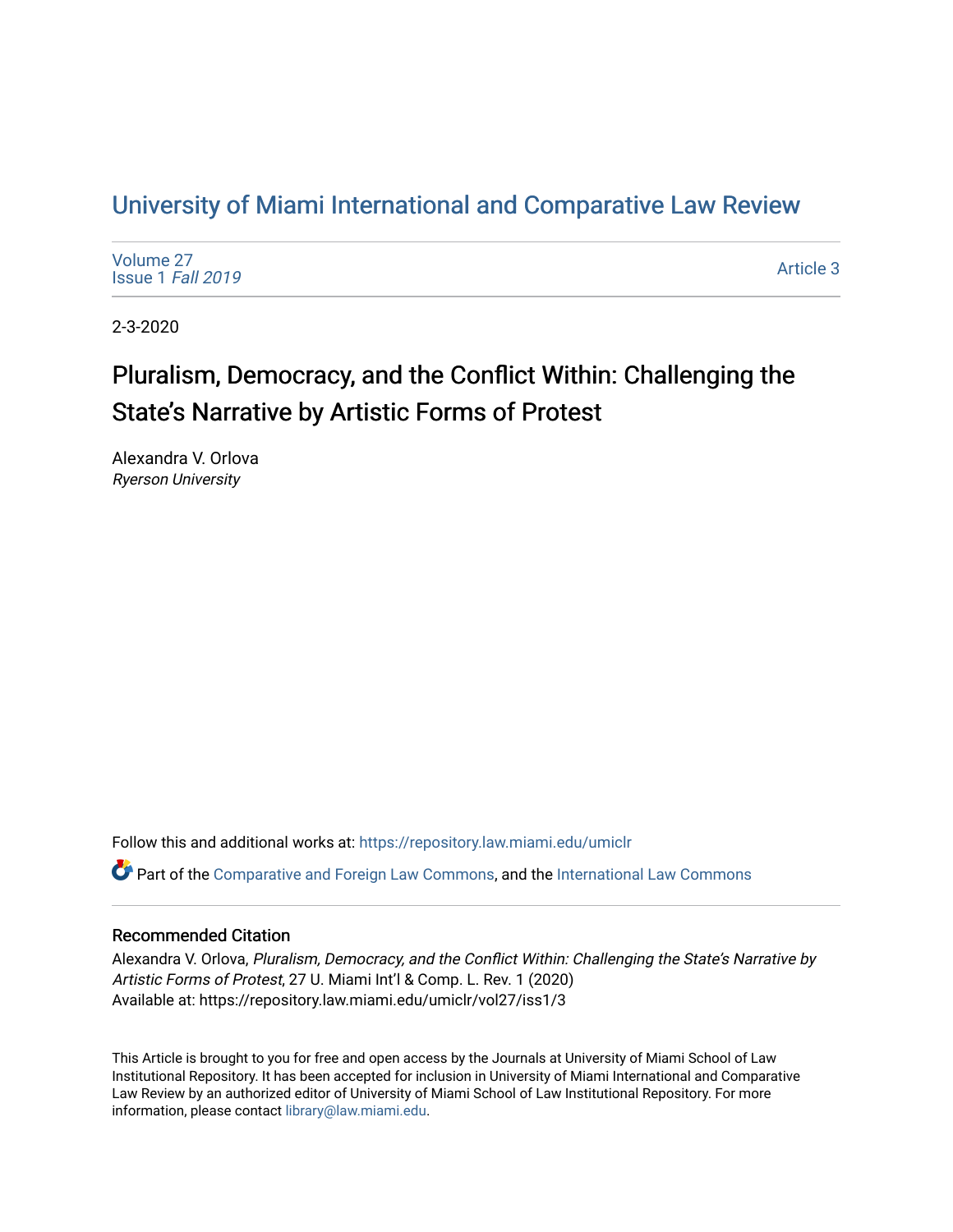# PLURALISM, DEMOCRACY, AND THE CONFLICT WITHIN: CHALLENGING THE STATE'S NARRATIVE BY ARTISTIC FORMS OF PROTEST

by Alexandra V. Orlova\*

# *Abstract*

*This article follows the Pussy Riot case from the 2012 trial decision to the 2018 challenge before the European Court of Human Rights (ECtHR). The case revolved around the "punk prayer" performed by three women in Christ the Saviour Cathedral in Moscow. While the case, which centered on violation of freedom of expression, may be framed as a matter of political speech vs. religious speech, it has broader implications. Pussy Riot's performance and subsequent legal cases were about the ability of pluralism and dissent to counter the carefully constructed government narrative of "traditional values" and moral sovereignty. For democracy to develop and endure, pluralism must continually challenge existing power relationships and expose inequality. Thus, accountability is key when it comes to pluralism in the public realm. However, constant accountability is unimaginable without freedom of expression and the voicing of dissenting opinions. Thus, in order to live up to its constitutional commitment to pluralism, it is key for Russia to develop a safe space for public discussion pertaining to government, governmental representatives and broader public policy issues, despite the conflicts that such discussion will generate. Artistic forms of protest alone, such as the one engaged* 

<sup>\*</sup> Alexandra V. Orlova, Associate Professor, Criminology, Ryerson University, Toronto, Canada. Email: aorlova@ryerson.ca.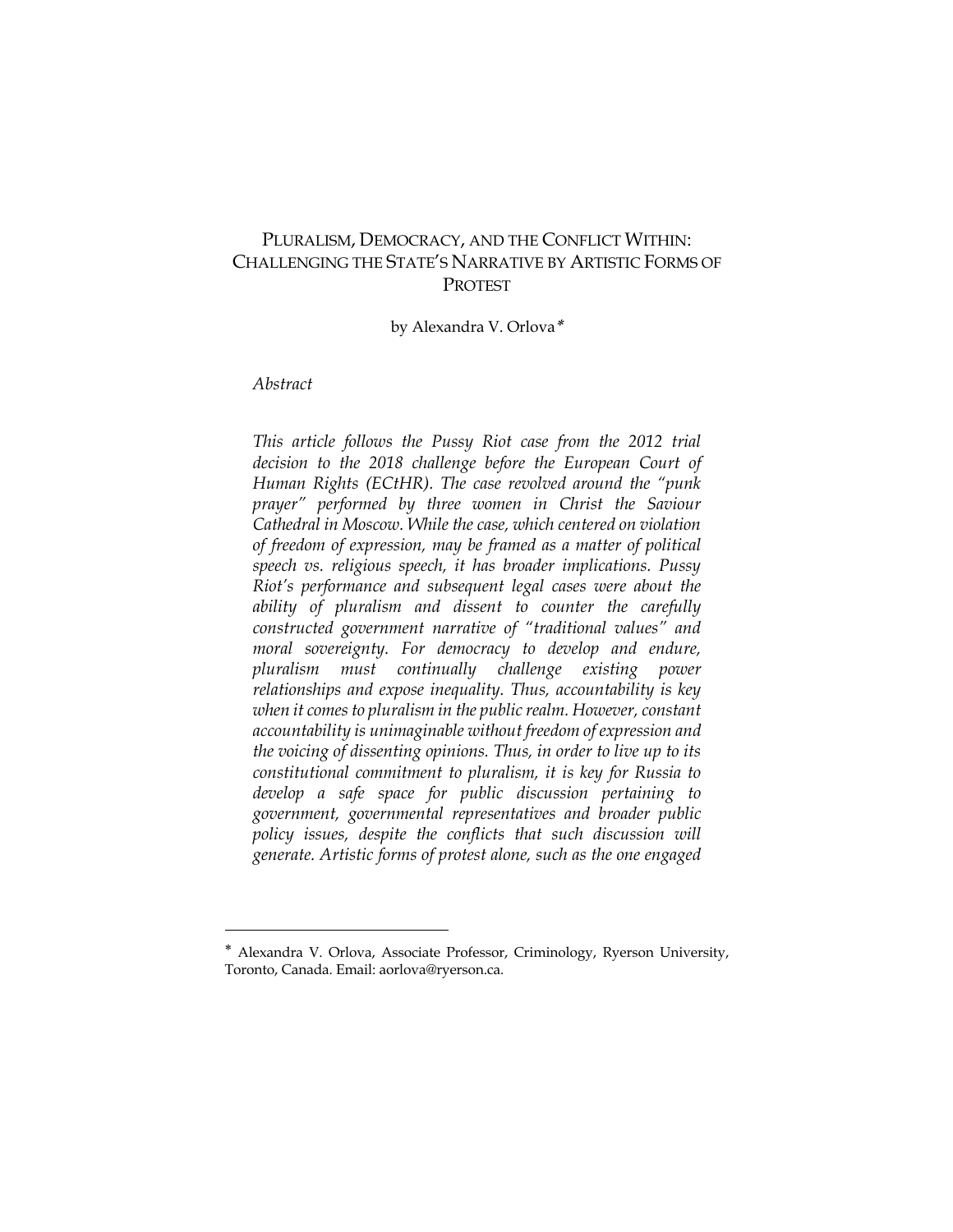*in by Pussy Riot, are not enough, as they currently fail to appeal and be accessible to larger Russian audiences.*

| PROTECTING FREEDOM OF EXPRESSION IN A DEMOCRACY  4 |  |
|----------------------------------------------------|--|
|                                                    |  |
|                                                    |  |
|                                                    |  |
|                                                    |  |
|                                                    |  |
|                                                    |  |
|                                                    |  |
|                                                    |  |

#### **INTRODUCTION**

The term "democracy" is often used by various Russian officials, making it "a regular constituent of the government's selfrepresentation."1 However, since the early 2000s the Putin regime has insisted that democracy has to be "managed."<sup>2</sup> Such "management" has caused the suppression of information, dissenting opinions, and political representation in state institutions. Thus, "[c]reative forms of dissent, such as street theatre and performance art, joined the arsenal of protest weapons."3 This article examines the Pussy Riot case from the 2012 trial decision to the 2018 challenge before the European Court of Human Rights (ECtHR). The case revolved around the "punk prayer" performed by three women in Christ the Saviour Cathedral in Moscow. While the women asserted that their performance was a political act, Russian courts defined it as criminal hooliganism motivated by religious hatred under s.213 of the Russian Criminal Code. Pussy Riot's members were convicted, and each sentenced to two years of imprisonment.

While the Pussy Riot case, centering on violation of freedom of expression, may be framed as a matter of political speech vs. religious speech, its implications are much broader. Ultimately, the

<sup>1</sup> Anastasia Denisova, *Democracy, Protest and Public Sphere in Russia After the 2011- 2012 Anti-Government Protests: Digital Media at Stake*, 39 MEDIA, CULTURE & SOC., 977 (2016).

<sup>2</sup> *Id.*

<sup>3</sup> *Id.* at 979.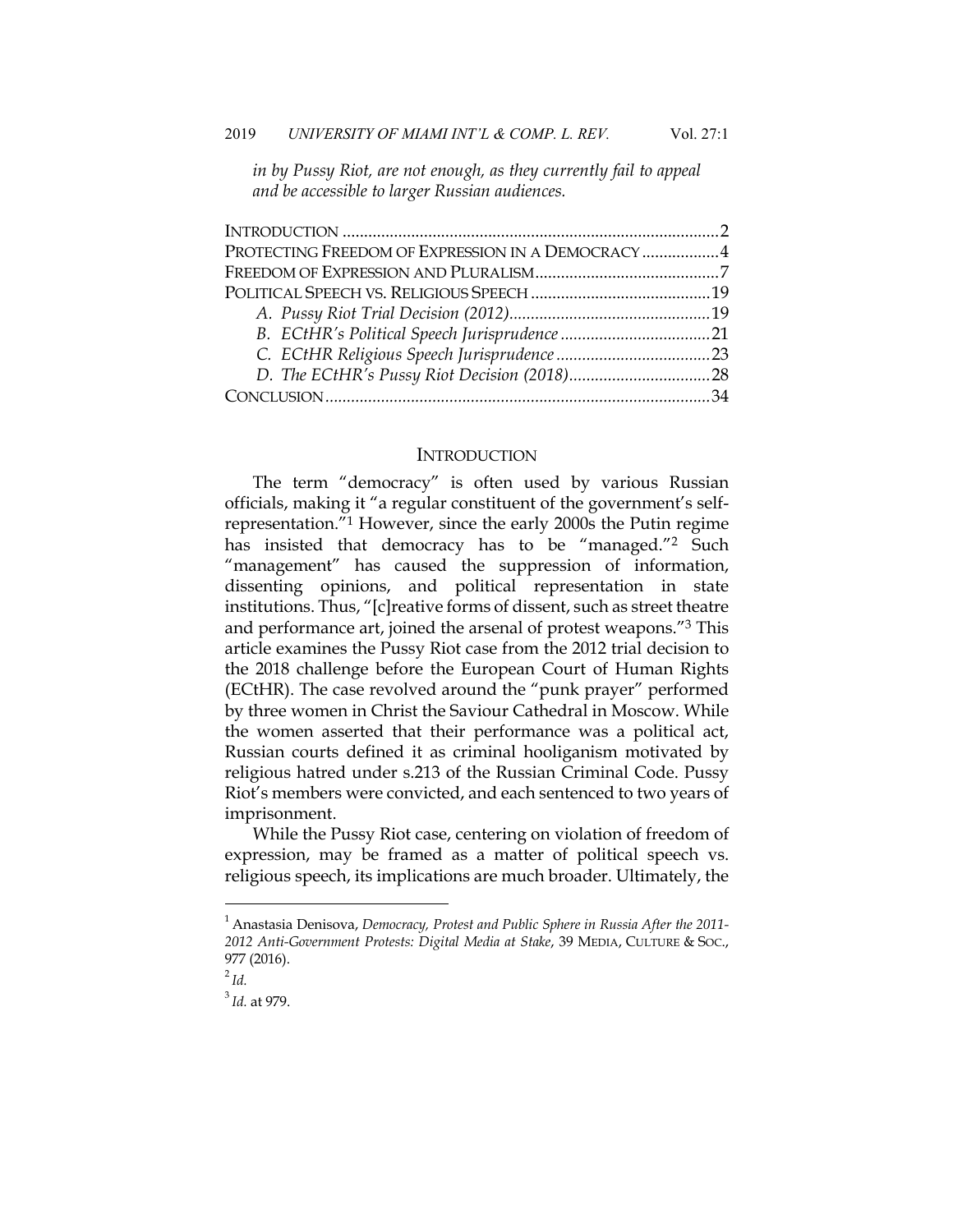Pussy Riot performance and subsequent legal cases were about the ability of pluralism and dissent to counter the carefully constructed government narrative of "traditional values" and moral sovereignty. Accountability is key when it comes to pluralism in the public realm. However, constant accountability unimaginable without freedom of expression and the voicing of dissenting opinions. Thus, in order to live up to its constitutional commitment to pluralism, it is key for Russia to develop a safe space for public discussion pertaining to government, government representatives, and broader public policy issues, despite the conflicts that this discussion will inevitably generate. Artistic forms of protest alone, such as the one engaged in by Pussy Riot, are not enough, as they currently fail to appeal and be accessible to larger Russian audiences.4

Part I of this article examines why freedom of expression in general and political speech in particular are vital for democracy and considers the justifications for regulating hate speech. Part II looks at the idea of pluralism as vital for democracy, while also noting that due to the antagonistic nature of pluralism and the temporary nature of any type of consensus derived from public deliberations and multiple forms of expression, pluralist democracy by its nature is both dynamic and fragile. This part examines why, despite the seeming recognition of the importance of pluralism for democracy, the concepts of democracy and pluralism are increasingly being challenged in many places around the world. It illustrates how the Russian state, in addition to banishing pluralism from the political sphere, also engaged in a concerted effort of connecting human rights with morality, thus making rights unavailable to "sinners." Part III of the article examines the challenges to pluralism posed by political and religious speech. It examines the 2012 Russian trial decision against the members of Pussy Riot, the ECtHR's jurisprudence concerning political speech and religious speech and the ECtHR's 2018 decision in the Pussy Riot case. The article concludes that pluralism and the conflict that it brings are considered threatening by nation states, as they put ideas into the public realm that compete with the official narrative. The Russian state's current view is that pluralism is something that needs to be managed within a democracy, and that democracy needs to be based on satisfying the interests of the

<sup>4</sup> *See id.* at 979.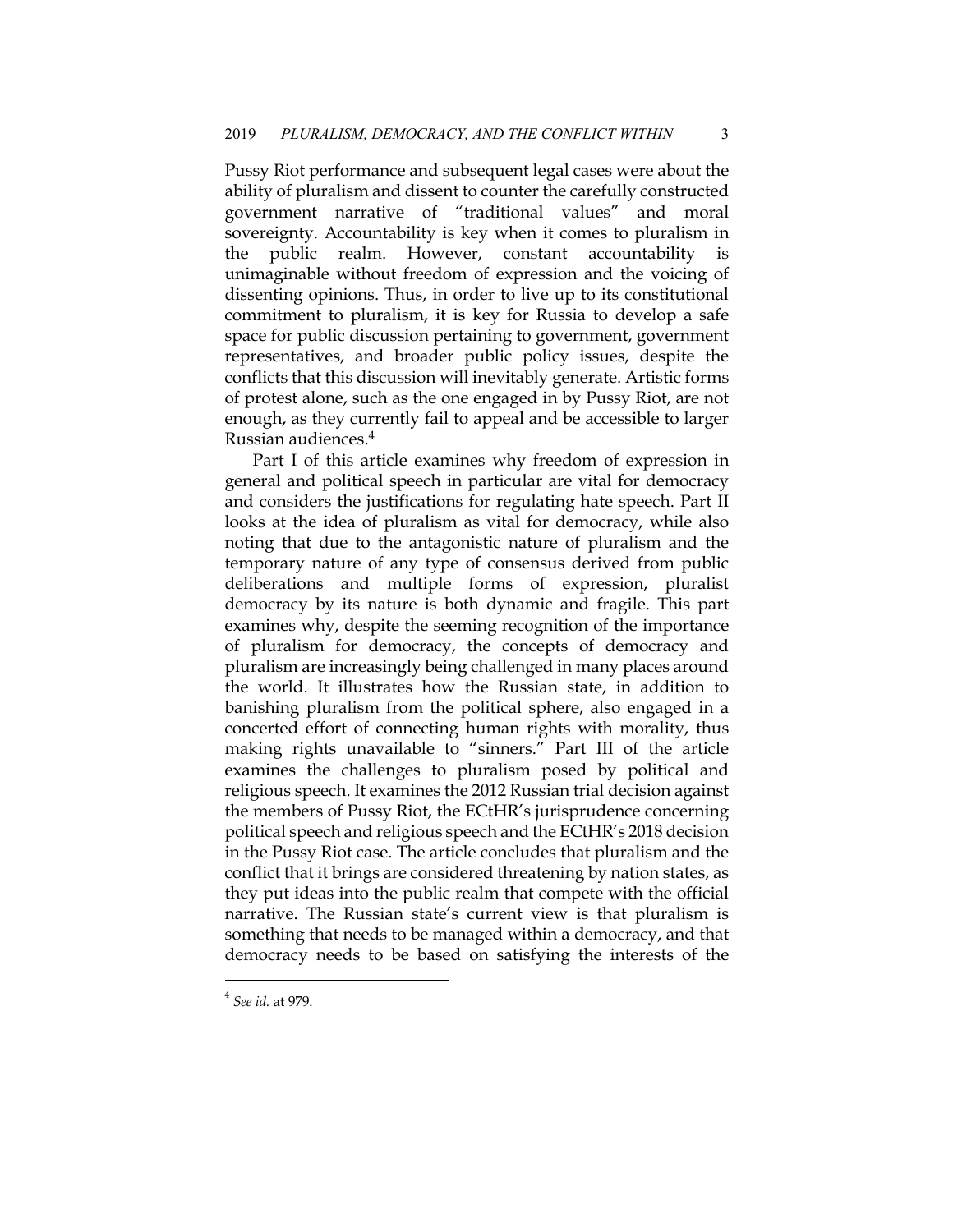majority and protecting Russian sovereignty from harmful foreign influences. Ultimately, what nations and institutions often fail to acknowledge is that the forces that assail pluralistic democracy are not foreign, but rather "internal to many, if not most, democratic nations . . . they are our own ideas and voices."5 Therefore, the conflict is not so much an external one, between a foreign and a domestic view of human rights and dissent, but rather an internal one, "between people who are prepared to live with others who are different, on terms of equal respect, and those who seek the protection of homogeneity."6

#### PROTECTING FREEDOM OF EXPRESSION IN A DEMOCRACY

In authoritarian regimes, a key concern raised by both domestic and international critics often revolves around suppression of or placement of excessive limits on freedom of expression. Freedom of expression is vital in ensuring the proper functioning of democracy, and "[i]n Western democratic theory, it is often considered to be the fundamental freedom upon which all other rights depend."7 Processes of contestation and communication are believed to be indispensable to the development, reshaping and advancement of other norms and rights.<sup>8</sup> In a democracy, it is crucial for all people to be able to participate in debating issues of public importance,9 and a properly functioning democracy is often measured by its tolerance of unpopular or provocative views.10 The role of constitutional courts is to ensure that "majoritarian lawgiving" aligns with "the foundational values that underlie the democratic order."11 Thus, constitutional courts can limit rights in a democratic society when such limitations are justified. In other

<sup>5</sup> Martha Nussbaum, *The Clash Within: Democracy and the Hindu Right*, 9 J. HUM. DEV. 357, 374 (2008).

<sup>6</sup> *Id.* at 359.

<sup>7</sup> Keith Dubick, *The Theoretical Foundation for Protecting Freedom of Expression*, 13 NAT'L J. CONST. L. 1, 2 (1993).

<sup>8</sup> Frank A. Morrow, *Speech, Expression, and the Constitution*, 85 ETHICS 235, 235 (1975).

<sup>9</sup> Dubick, *supra* note 7, at 13.

<sup>10</sup> *Id.* at 14.

<sup>&</sup>lt;sup>11</sup> Jacob Weinrib, *What Is the Purpose of Freedom of Expression?* 67 U. TORONTO FAC. L. REV. 165, 173 (2009).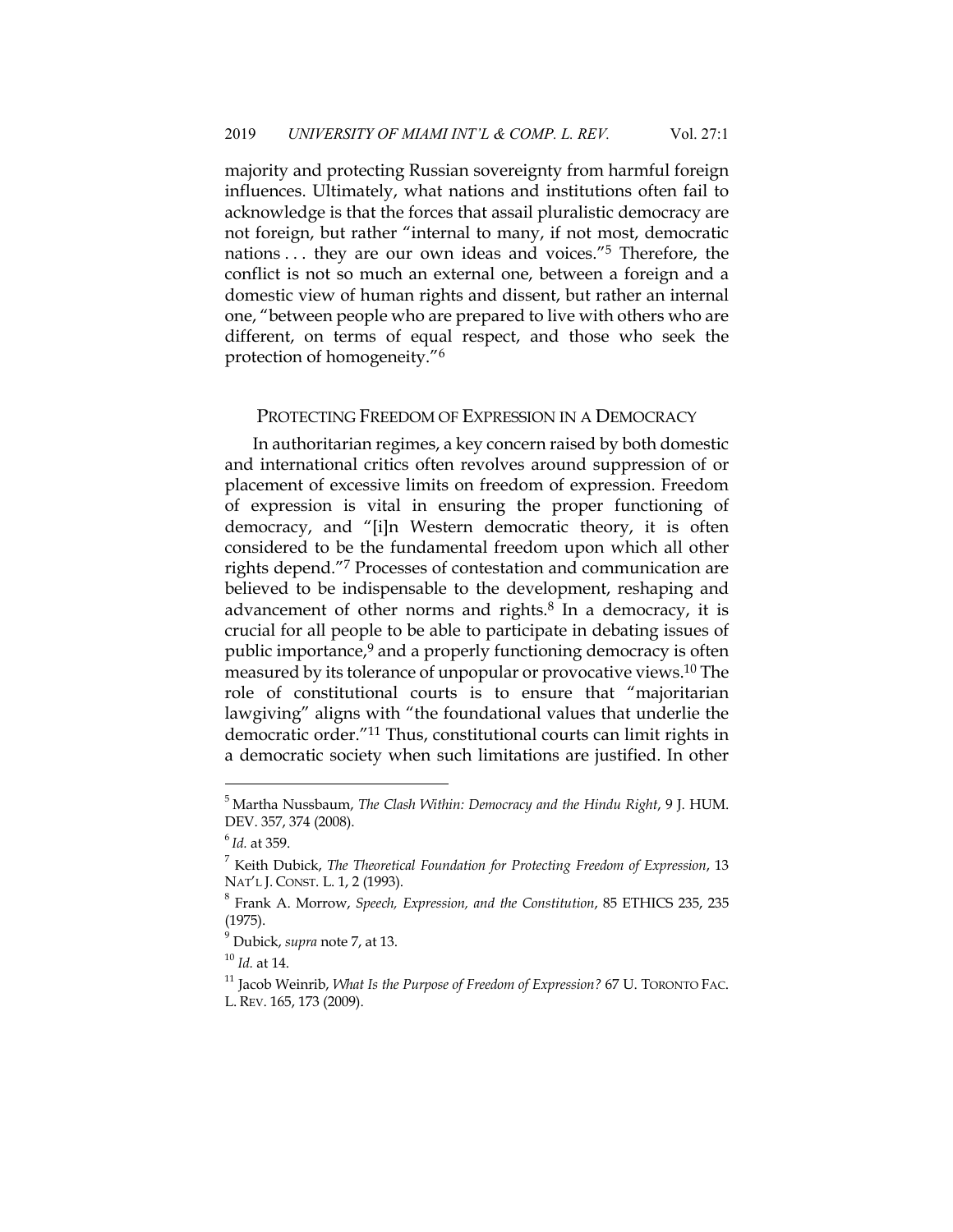words, constitutional courts ensure that politics based on a majoritarian conception of democracy do not operate in dissonance with the democratic values that are "intrinsic to the constitutional order."12 Given this purported fundamental connection between free speech, democracy and other fundamental rights, it is unsurprising that constitutional courts tend to grant the highest degree of protection to so-called political speech and regulate it only when the "strongest showing of harm" is displayed.<sup>13</sup> Engagement in political speech allows people to criticize existing legal arrangements and propose new ones. Without this ability to contribute to political speech, individuals would become mere "passive citizens" with no ability to influence their elected representatives.14 However, despite the emphasis on political speech doing "the work of democracy," attempts to come up with a precise definition of what exactly constitutes political speech inevitably leads to disputes over whether the "excluded communication could be interpreted by someone else as 'political.'"15 Apart from conceptualizing speech pertaining to political matters as fundamentally different from speech dealing with purely personal or individual matters,<sup>16</sup> the difficulties of definition stem from ideological considerations and thus persist.<sup>17</sup>

In part, this preferencing of political over other forms of speech stems from identifying various key goals that freedom of expression is thought to promote in a democracy—promotion of self-government, preserving social stability, building accountability and increasing public confidence in the political system.18 If people are able to meaningfully participate in the

<sup>12</sup> *Id.* at 177.

<sup>13</sup> Ishani Maitra & Mary Kate McGowan, *On Racist Hate Speech and the Scope of a Free Speech Principle, 23 CAN. J. L. & JURIS. 343, 358 (2010) (quoting Cass R. Sunstein, Democracy and the Problem of Free Speech* 123 (New York: The Free Press, 1993)); *See id.* at 347 (Political speech includes not only certain types of speech but can also include non-verbal communication and actions).

<sup>14</sup> Weinrib, *supra* note 11, at 180.

<sup>15</sup> Katharine Gelber, *Freedom of Political Speech, Hate Speech and the Argument from Democracy: The Transformative Contribution of Capabilities Theory*, 9 CONTEMP. POL. THEORY 304, 305, 307 (2010).

<sup>16</sup> Morrow, *supra* note 8, at 238.

<sup>17</sup> Gelber, *supra* note 15, at 308.

<sup>18</sup> Dubick, *supra* note 7, at 15.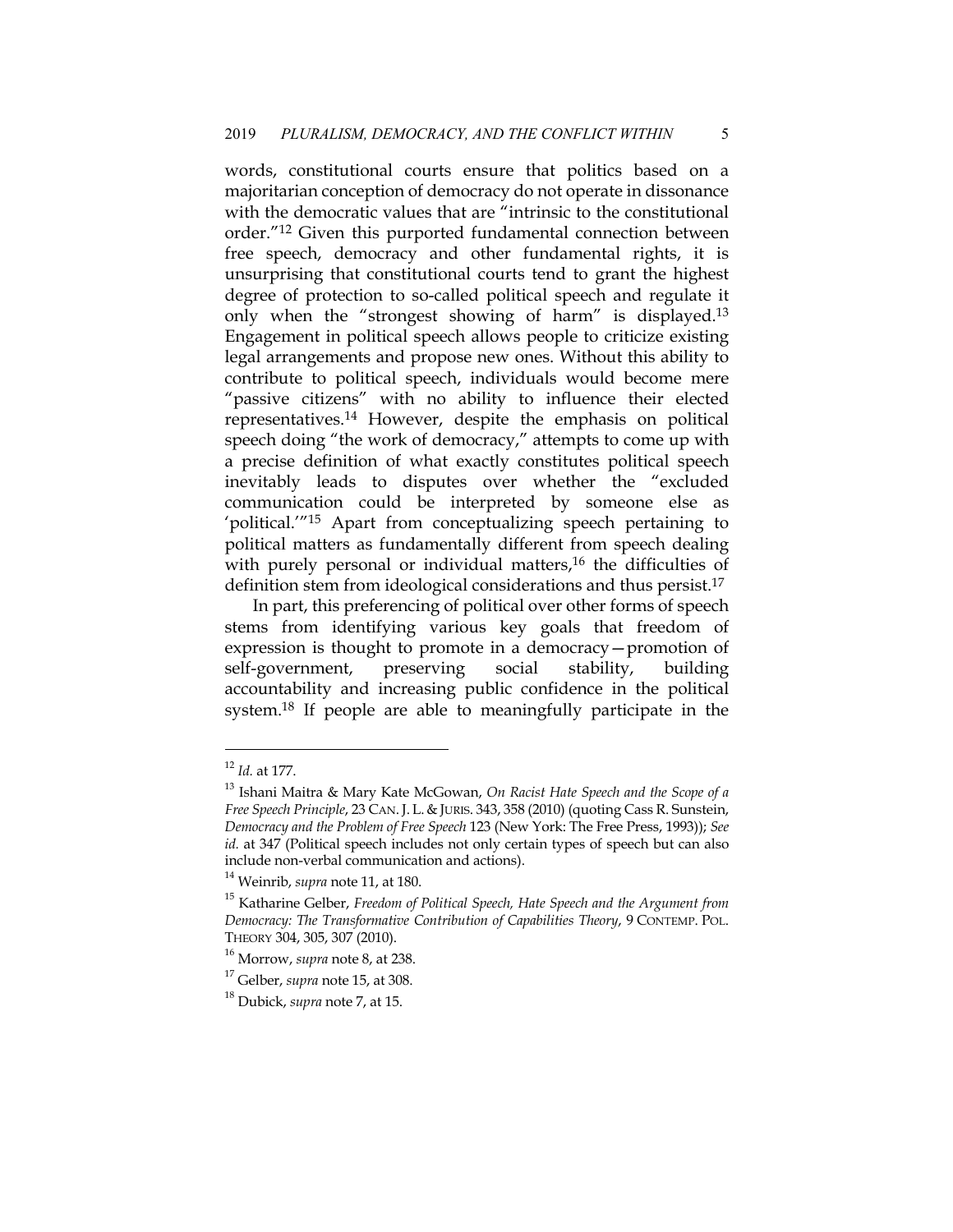political process and provide their input through the voicing of opinions, including dissenting ones, self-government is facilitated.19 Participation in the political process through various acts of speech should also drive people to accept political decisions that they do not necessarily agree with, thus preserving social stability.20 Moreover, close public scrutiny of elected officials and governmental policies promotes accountability of public officials to their constituencies.21 Overall, "[p]olitical legitimacy is more likely to be achieved in a society that tolerates divergent views from all of its members, and is responsive to them."22 In other words, public discourse and debate legitimize governmental decision-making by shining a light on governmental decision-making processes<sup>23</sup> and thus ensure the viability of the entire political system.24

Given the supposed connection between free speech and the very processes of democratic legitimation, regulating hate speech makes sense, despite this speech often falling within the highly protected category of "political speech." Hate speech is restricted in democratic societies because it:

> "impairs the ability of its targets to participate in the very processes of democratic legitimation that justify the protection of freedom of speech in the first place and which are required to enact democracy itself. [Hate speech] . . . produces inequalities in speech opportunities and tacitly supports the ongoing marginalization of some people from political opportunities.25

Nussbaum has pointed out that the state, under certain circumstances, has a duty to act to ensure that individuals are able to achieve their individual capabilities and that a simple absence of

<sup>19</sup> Morrow, *supra* note 8, at 241.

<sup>20</sup> Dubick, *supra* note 7, at 16.

<sup>21</sup> Gelber, *supra* note 15, at 305.

<sup>22</sup> Dubick, *supra* note 7, at 17.

<sup>23</sup> Gelber, *supra* note 15, at 311.

<sup>24</sup> Morrow, *supra* note 8, at 239.

<sup>25</sup> Gelber, *supra* note 15, at 314.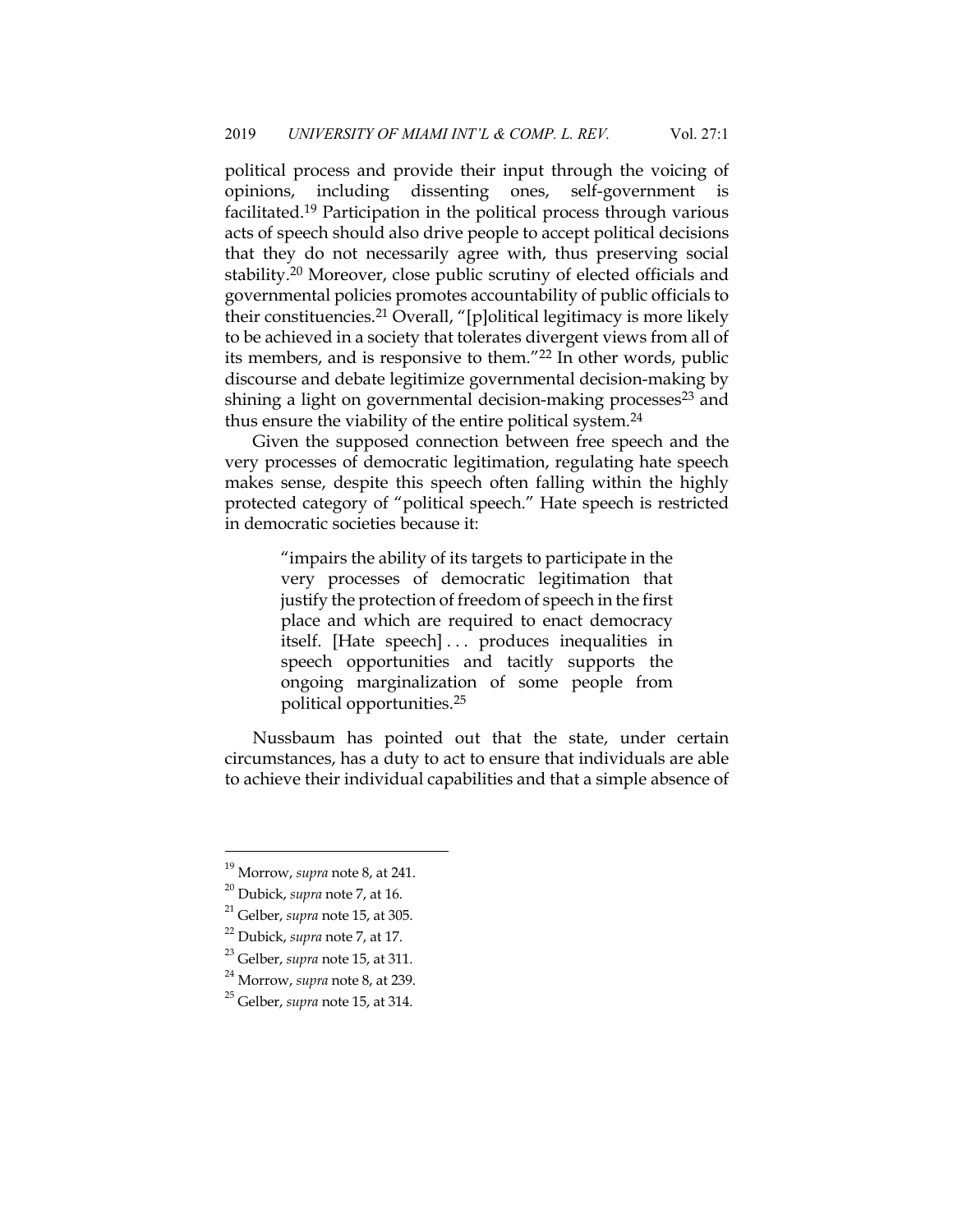"negative state action" is simply not enough.<sup>26</sup> Hence, the extremely harmful nature of hate speech justifies its regulation in a democratic society, even when it also constitutes political speech.<sup>27</sup> However, regulating political hate speech is made complicated if the speakers are able "to couch their claims in language that seems acceptable, even though they may cause more harm with their words."28 Thus, while more obvious and blatant instances of hate speech are commonly captured within regulatory frameworks, damaging hate rhetoric presented as "political" or "public policy" discourse can escape regulation despite arguably causing more damage.29 There exists a "general reluctance to legally regulate speech that may be harmful but is not expressed in an extreme way."30 Thus, hateful views couched in civil language may be misidentified as political or academic debate and could not only offend the targeted group, but gain legitimacy and thus create a permanent barrier for such a group, perpetuating the group's often already marginalized status.31

#### FREEDOM OF EXPRESSION AND PLURALISM

Aside from the debates over what amounts to hate speech, how it is regulated and whether the preferencing of political speech is justifiable, $32$  the idea that in a democratic state political decisions should be reached through "a process of deliberation among free and equal citizens" remains a key rationale for protecting pluralism that may be achieved only through freedom of speech.<sup>33</sup> The pluralistic political system aims to include as many divergent interests as possible without compromising the ability of the state

<sup>26</sup> Martha Nussbaum, *Capabilities as Fundamental Entitlements: Sen and Social Justice*, 9 FEMINIST ECONOMICS, NO. 2-3, 2003, at 39.

<sup>27</sup> Gelber, *supra* note 15, at 321.

<sup>28</sup> Sarah Sorial, *Free Speech, Hate Speech, and the Problem of (Manufactured) Authority*, 29 CANADIAN J. L. AND SOC'Y 59, 60 (2014).

<sup>29</sup> *Id.* at 65 (quoting *Saskatchewan (Human Rights Comm'n) v. Whatcott*, [2013] S.C.R. 467, ¶ 116 (Can.)).

<sup>30</sup> *Id.*

<sup>31</sup> *Id.* at 69.

<sup>32</sup> *See* Weinrib, *supra* note 11, at 177.

<sup>33</sup> Chantal Mouffe, *Deliberative Democracy or Agnostic Pluralism* 1 (Institute for Advanced Studies, Vienna, Political Science Series Working Paper No. 72, 2000).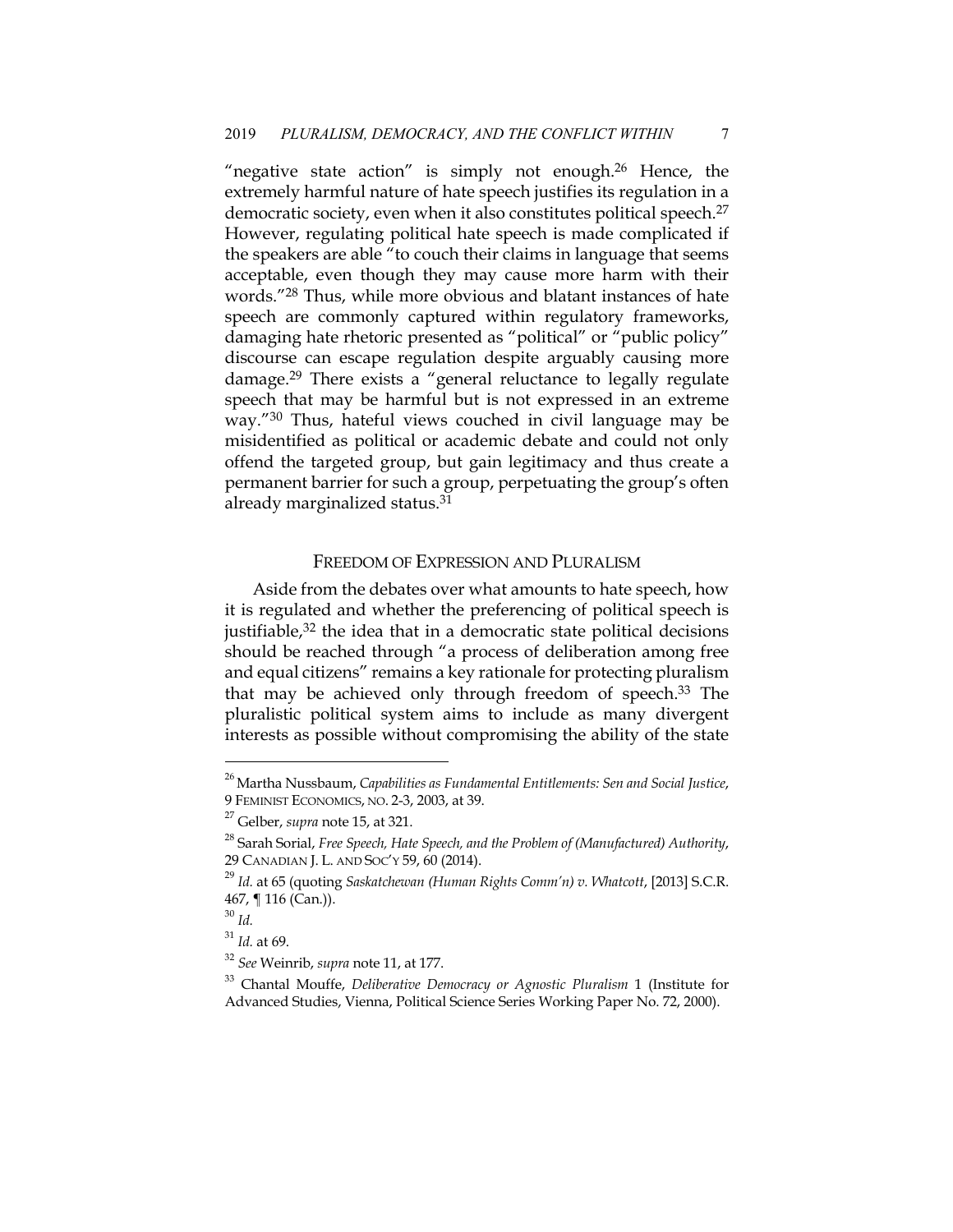to attend to key projects.<sup>34</sup> After all, self-government, social stability and accountability of public officials all depend on the plurality of views being expressed within the public realm. Thus, instead of trying to force upon everyone a certain "illusory consensus on the common good," social stability and political participation are better assured through accounting for dissent and making compromises between divergent interests.35 Pluralism then is essential for democracy, $36$  as it grounds both authority and legitimacy in public reasoning.<sup>37</sup> However, pluralism, so seemingly necessary in a democracy, also entails antagonism. Thus, a democracy that respects a plurality of values through a proper accounting of dissent "requires developing an approach, which places the question of power and antagonism at its very center."38 Pluralism entails not only recognition of power struggles, injustices and conflicts, but also their legitimation, rather than suppression by the imposition of an authoritarian order.<sup>39</sup> In a pluralistic democracy:

> the constitutional state can neither display ambivalence about whether the injustices that it committed in the past actually occurred, nor can it idealize present conditions that fail to conform to constitutional norms. Ambivalence or idealization about past or present injustices would be inconsistent with the dignity of persons, who cannot be assured that past injustices will not recur and that present ones will be addressed if the state does not acknowledge its failings and hold itself, both in the

<sup>34</sup> William N. Eskridge Jr., *Pluralism and Distrust: How Courts Can Support Democracy by Lowering the Stakes of Politics*, 114 YALE L. J. 1279, 1293 (2005).

<sup>35</sup> Mouffe, *supra* note 33, at 2.

<sup>36</sup> I.V. Nemkevich, "Konstitutsionnoe Zakreplenie Ideologicheskogo Pluralizma na Postsovetskom Prostranstve," *Vestnik Nizhegorodskogo Universiteta im. N.I. Lobachevskogo* [Constitutional Consolidation of Ideological Pluralism in the Post-Soviet Space] (2012) 1:1 at 272 (Russ.).

<sup>37</sup> Mouffe, *supra* note 33, at 4.

<sup>38</sup> *Id.* at 13.

<sup>39</sup> *Id.* at 16.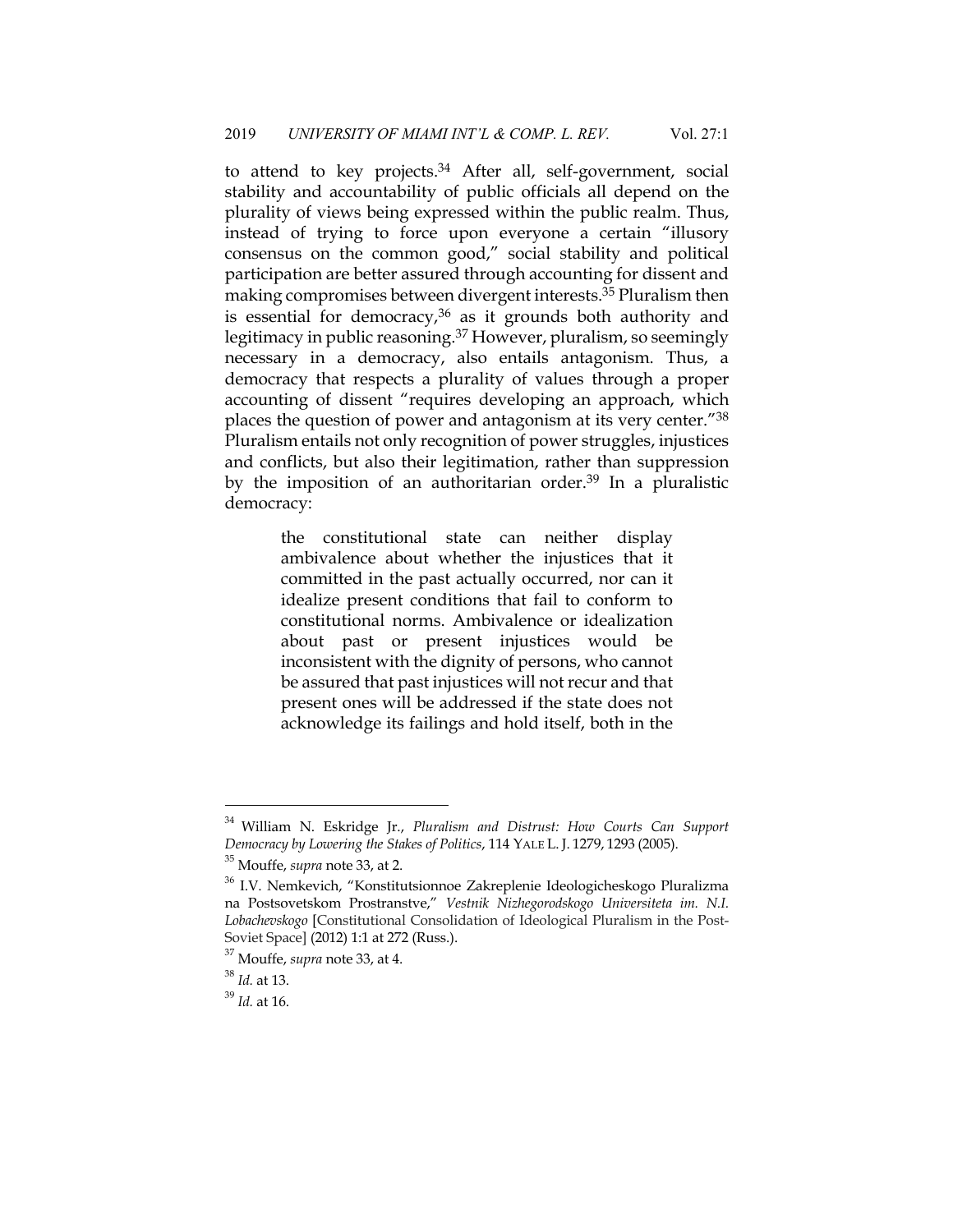present and in the future, to a standard of conduct that harmonizes with its fundamental norms.40

Thus pluralism, by its nature, is contentious, as it entails "politics as a process of contention among groups in society, while at the same time more explicit unmasking and questioning [of] the power dynamics behind pluralist group differentiation in the first place."41 Hence, in a pluralistic democracy any sort of consensus becomes a "conflictual consensus," which by its very nature is temporary. The democratic process becomes "precisely about managing tensions and the articulation of 'precarious solutions.'"42 If the goal, however, becomes reaching consensus and causes the suppression of dissent and confrontation, such an emphasis on the "common good," "common values" or collective unanimity can lead to "apathy and disaffection with political engagement."<sup>43</sup> Without a true commitment to pluralism, certain groups will disengage from political participation if they think such participation will never yield results that they perceive as important, or if they perceive an entire process as unduly burdensome or even threatening to their group identity.44

Due to the antagonistic nature of pluralism and the temporary nature of any type of consensus derived from public deliberations and multiple forms of expression, pluralist democracy by its nature is both dynamic and fragile.<sup>45</sup> However, pluralist democracy potentially engages the most stakeholders and diverse groups in governance, thus enriching democratic discourse.46 Dissenting views, besides creating antagonism and conflict, also challenge the prevailing consensus.47 Divergent views "can be a powerful tool

<sup>40</sup> Weinrib, *supra* note 11, at 175.

<sup>41</sup> John A. Guidry & Mark Q. Sawyer, *Contentious Pluralism: The Public Sphere and Democracy*, 1 PERSPECTIVES ON POLITICS 273, 277 (2003).

<sup>42</sup> Mouffe, *supra* note 33, at 9.

<sup>43</sup> *Id.* at 16.

<sup>44</sup> Eskridge, *supra* note 34, at 1293.

<sup>45</sup> *Id.* at 1294.

<sup>46</sup> *Id.* at 1295.

<sup>47</sup> N.V. Konovalenko, *Democratic Framework of the Freedom of Speech: Possibilities and Limitations,* 1 PERSPECTIVES OF SCIENCE AND EDUCATION 28 (2014) (Russ.). *See also*  Alexandra V. Orlova, *The Soft Power of Dissent: The Impact of Dissenting Opinions*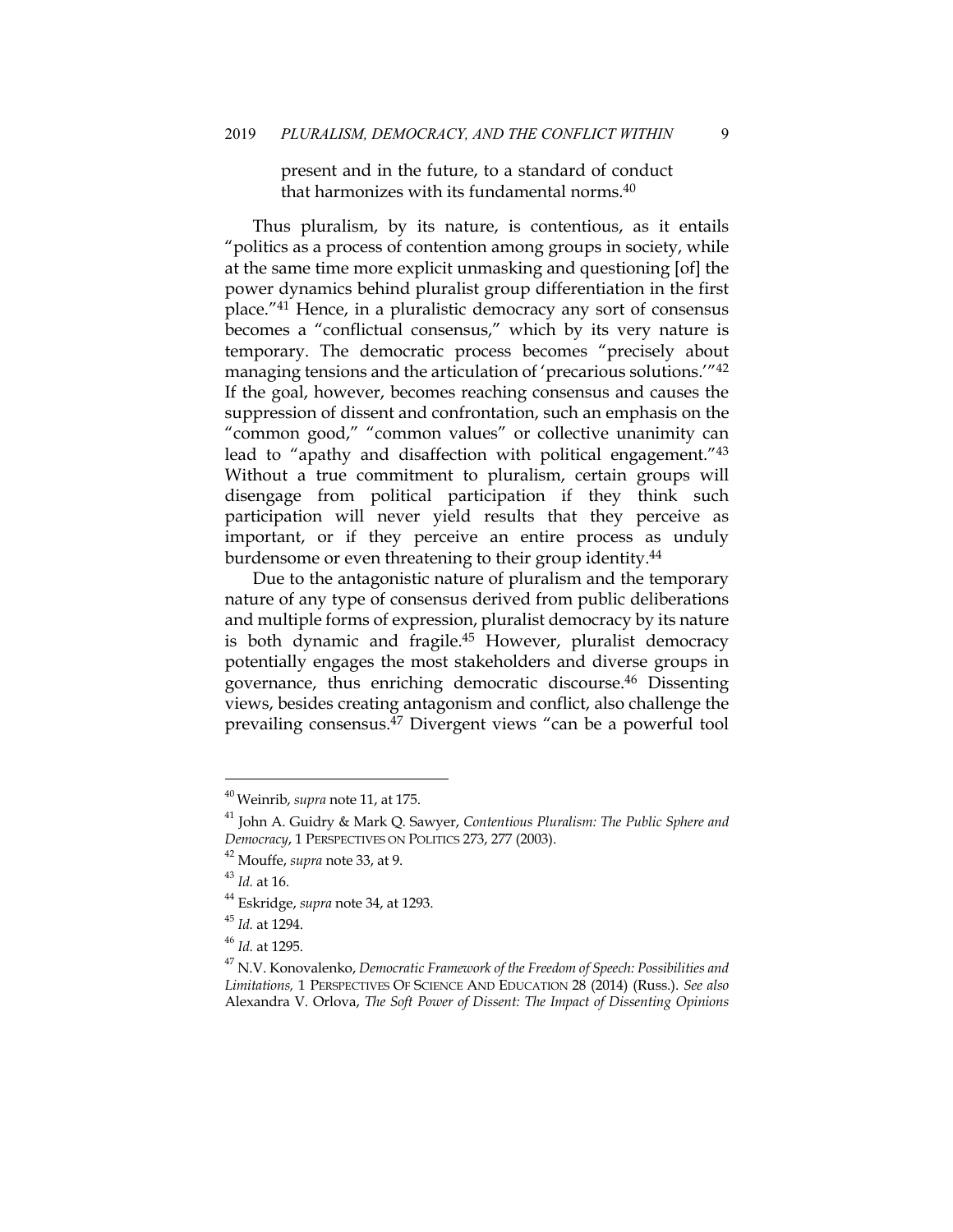when it comes to debate and democracy, precisely due to their capacity to show the availability of 'multiple truths' and keep the conversation open."48 In a pluralist democracy, the majority is forced to bargain with minority interests.49 While marginalized groups attempt to claim space in the public sphere, elite groups frequently try to retain existing power dynamics and relationships.50 This process of constant bargaining requires continual conflict management.<sup>51</sup> Despite this perpetual need to account for conflict, "contentious pluralism," is in part realized through freedom of expression, and thought to be essential for democracy.52 In order for democracy to develop and endure, "contentious pluralism must continually subvert the relationships of power that emerge in public spheres."53

Many jurisdictions around the world have specifically written the commitment to pluralism directly into their constitutions.<sup>54</sup> Despite this seeming recognition of the importance of pluralism for democracy, the very concepts of democracy and pluralism are increasingly being challenged in many places around the world.<sup>55</sup> In part, this challenge derives from the gap between "democracy's potential and its lived experience."56 While elections are now commonplace, the key features of democracy, such as equality, freedom of speech, fairness and restraint are lacking in many nations.57 This weakening commitment to democracy and pluralism stems from many factors, such as the disastrous war in Iraq, the 2008 financial crisis and a broader desire to regain control

*from the Russian Constitutional Court*, 52 VANDERBILT J. OF TRANSNATIONAL L. 611 (2019), forthcoming.

<sup>48</sup> Orlova, *supra* note 47, at 641.

<sup>49</sup> Eskridge Jr., *supra* note 34, at 1295.

<sup>50</sup> Guidry & Sawyer, *supra* note 41, at 273.

<sup>51</sup> Eskridge Jr., *supra* note 34, at 1295.

<sup>52</sup> Guidry & Sawyer, *supra* note 41, at 277. *See also* Anthony Downs, *An Economic Theory of Democracy*, 65 J. OF POLITICAL ECONOMY 135 (1957); ROBERT DAHL, WHO GOVERNS? DEMOCRACY AND POWER IN AN AMERICAN CITY (1974).

<sup>53</sup> Guidry & Sawyer, *supra* note 41, at 274. 54 Nemkevich, *supra* note 36, at 272.

<sup>&</sup>lt;sup>55</sup> John D. Whyte, Democracy in Decline: Steps in the Wrong Direction, 40 QUEEN's L. REV. 787, 787 (2015) (book review).

<sup>56</sup> Guidry & Sawyer, *supra* note 41, at 274.

<sup>57</sup> Whyte, *supra* note 55, at 787.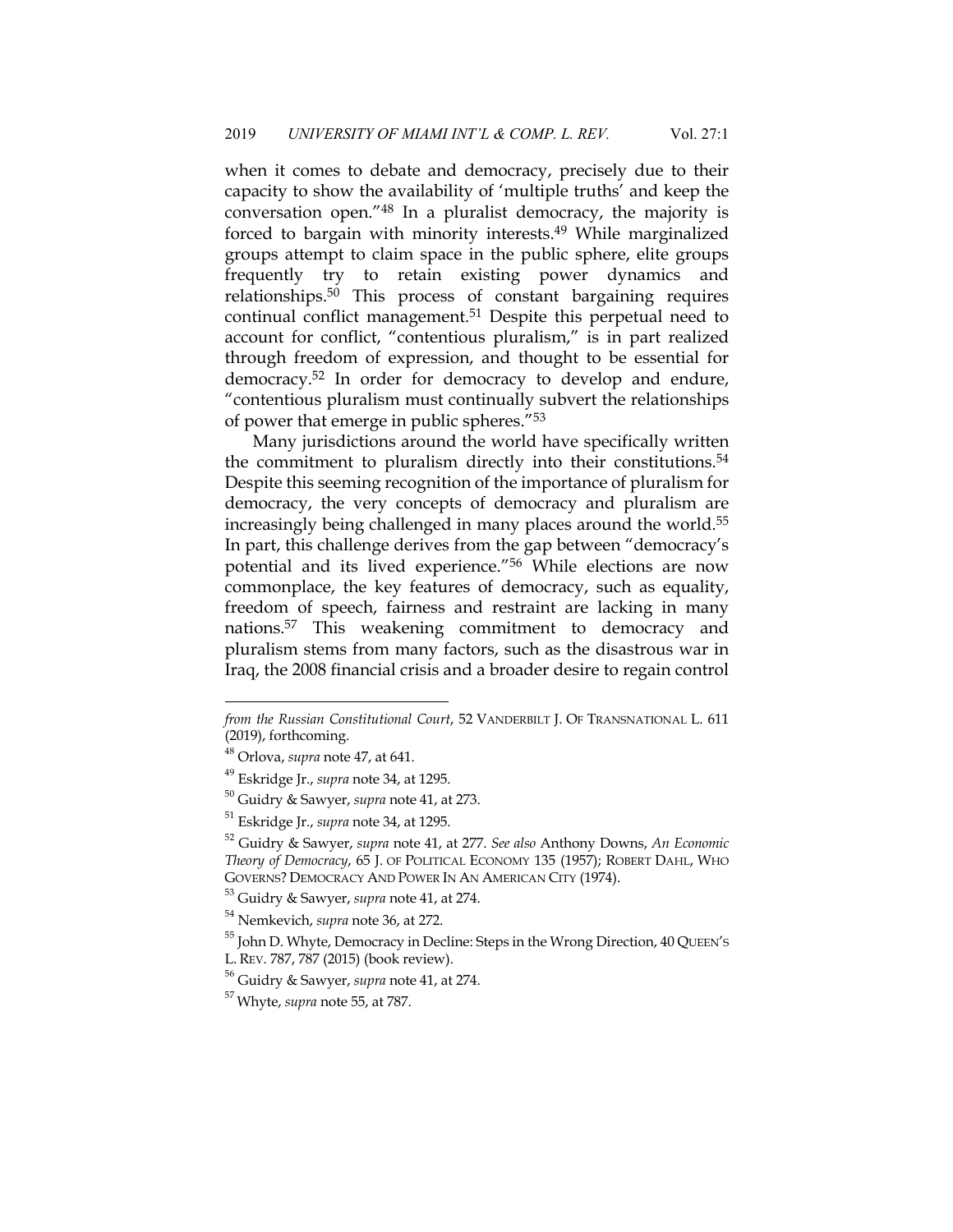due to the local impacts of globalization.<sup>58</sup> As Anne Applebaum says, "People very much have the sense . . . that their politicians no longer control events. The 'Leave' campaign slogan in the Brexit referendum campaign was 'Take Back Control.'"59 Russia is certainly not unique in its departure from democratic principles and values in general and pluralism and freedom of speech in particular. For example, on October 9, 2018, the *Rossiiskaya Gazeta* newspaper, the official governmental mouthpiece and the most widely circulated newspaper in Russia, published an article by V. Zorkin, Chairman of the Russian Constitutional Court. In the article, Zorkin stated that the changes generated by globalization are not always beneficial and at times carry enormous risks and costs in various spheres of human life in many nations around the world.<sup>60</sup> Thus, a desire to oppose these processes of globalization and resistance to universalization is felt in many jurisdictions. Zorkin stated that:

> [a]t the level of mass consciousness, this is manifested in the desire to formulate their religious, national, or regional (for example, European) identity, to preserve and strengthen the traditional values of the family, culture, life, etc. And at the level of public authorities, this is manifested in the desire to prevent the erosion of national state sovereignty and to solidify national constitutional identity.61

Zorkin further asserted that when it comes to public consensus pertaining to the content of human rights, this consensus is established by most of society and is established for the majority. Zorkin stated that he does not mean to say that the concept of constitutional identity is focused only on the protection of the rights

<sup>58</sup> *Matt Gurney: This May Be How the West Might Be Lost*, NATIONAL POST (Mar. 29, 2019, https://nationalpost.com/opinion/matt-gurney-this-may-be-how-thewest-might-be-lost).

<sup>59</sup> *Id.*

<sup>60</sup>Valerii Zorkin, *Bukva I duh Konstitutsii*, [The Letter and the Spirit of the Constitution], ROSSIISKAYA GAZETA [Ros. Gaz.], (Oct. 9, 2018, 6:00 PM), https://rg.ru/2018/10/09/zorkin-nedostatki-v-konstitucii-mozhno-ustranittochechnymi-izmeneniiami.html [https://perma.cc/6MAG-Q9J4] (Russ.).

<sup>61</sup> *Id.*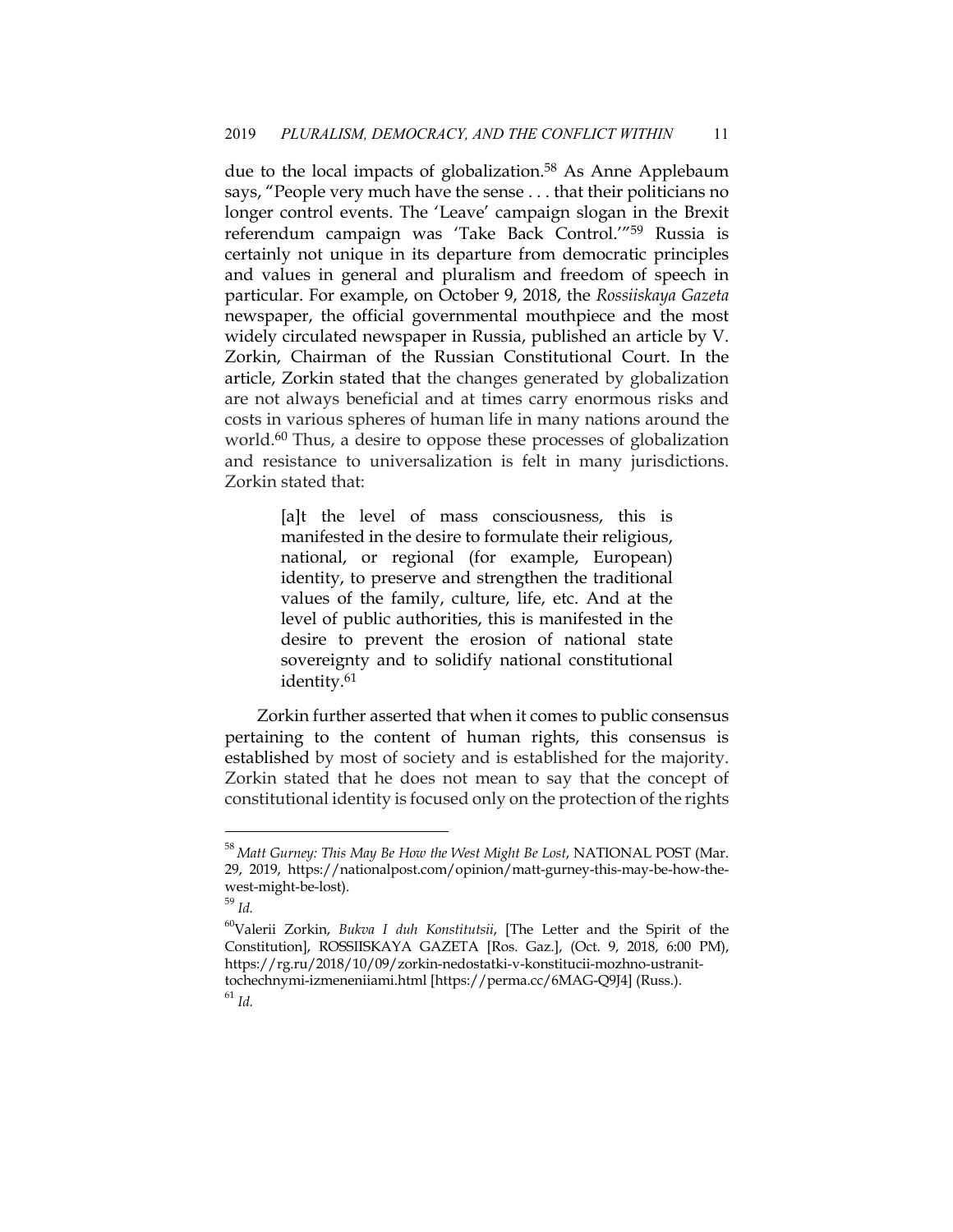of the majority. However, he did state that the rights of minorities could be protected only to the extent that the majority agrees. Zorkin emphasized, "it is impossible to impose on society a legislative norm that denies or calls into question the basic values of the common good shared by the majority of the country's population."62 It is clear that the solidification of Russian national constitutional identity through the emphasis on majoritarian consensus constitutes a clear challenge to the value of pluralism. Pluralism is portrayed not as a stabilizing societal element that creates greater governmental transparency and accountability as well as greater access to the political process, but instead as destabilizing and even threatening to national security.63 While the commitment to pluralism and free speech have been specifically written into Articles 13 and 29 of the Constitution of the Russian Federation,<sup>64</sup> the Russian state has a long history of suppressing dissent and minority rights.<sup>65</sup> The "aggressive minority" has been blamed for trying to undermine Russia politically, economically and socially.66 Thus, the current government perceives freedom (including freedom of speech) as something that needs to be carefully managed, because "if freedom is not 'managed' people [meaning the majority] will suffer."67 It is asserted that too much information that is not properly controlled and managed by the state can cause "system overdose" and eventual loss of confidence in the system.68 Therefore, the government engaged in a deliberate

<sup>62</sup> *Id.*

 $^{63}$  Daphne Skillen, Freedom Of Speech In Russia: Politics And Media From GORBACHEV TO PUTIN 321 (Richard Sakwa et al. eds., 2016).

<sup>64</sup> Konstitutsiia Rossiiskoi Federatsii [Konst. RF][Constitution] art. 13, 29 (Russ.)(Article 13 reads as (1) Ideological plurality is recognized in the Russian Federation and (2) No ideology may be established as the state or obligatory ideology. Article 29 reads as (1) Everyone is guaranteed the right to freedom of thought and speech).

<sup>65</sup> V.A. Kochev and A.B. Ektumaev, *Pravo na svobodu slova kak osnovnoe pravo* [The Right to Freedom of Speech as a Fundamental Right], PERM U. HERALD JURID. SCI. 134 (2017) (Russ); Alikhan Beslanovich Ektumaev, *Predely I Granitsy Prava na Svobudu Slova* [Metes and Bounds of the Freedom of Expression], Perm U. (2017) (Russ).

<sup>66</sup> SKILLEN, *supra* note 63, at 320

<sup>67</sup> *Id.* at 322.

<sup>68</sup> A.V. Rossoshanskiy, *Infortatsionnyi Suverenitet I Svoboda Slova v Kontekste Politicheskoi Modernizatsii v Sovremennoi Rossii* [Information Sovereignty and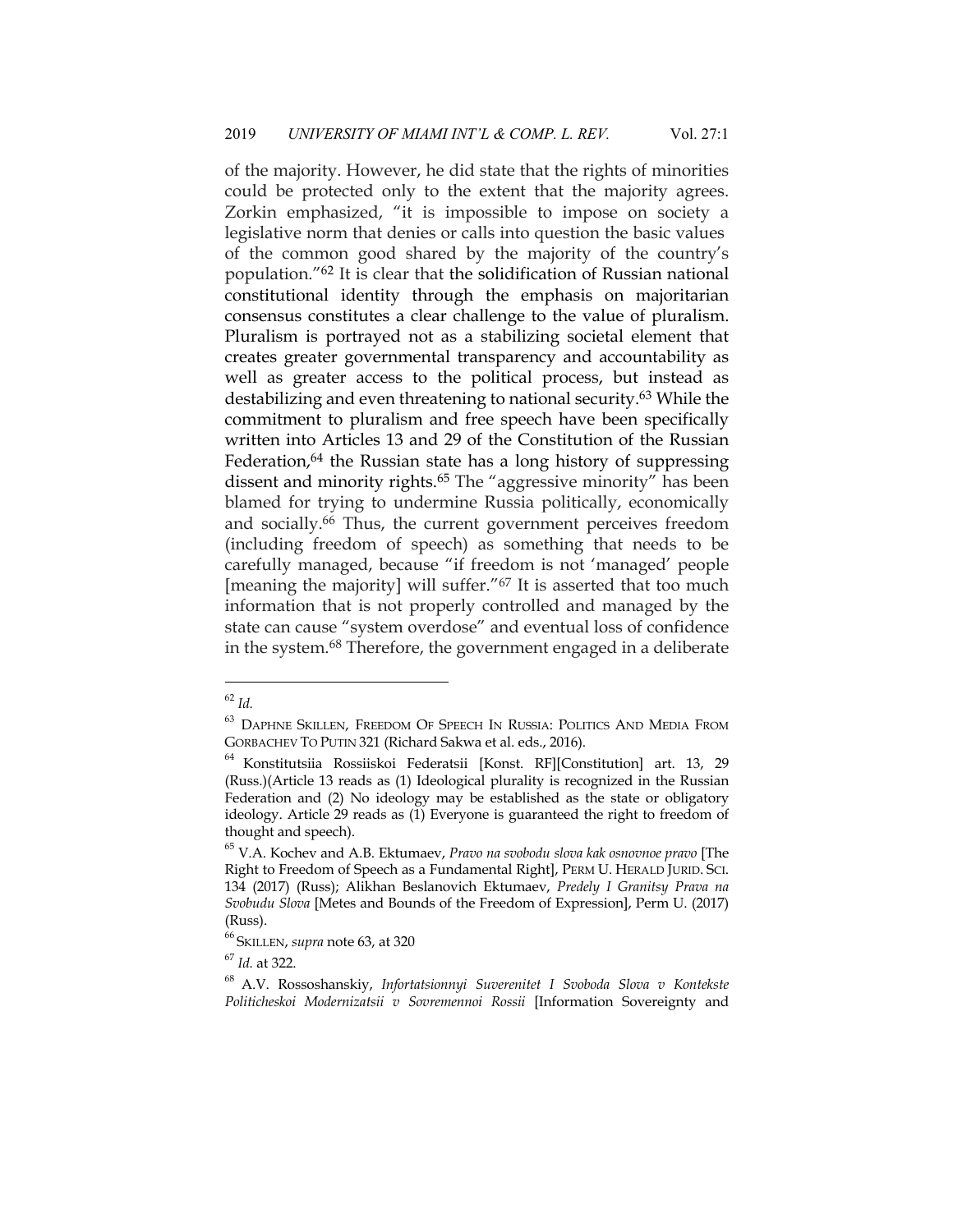effort to create so-called "information sovereignty"69 by eliminating pluralism and dissenting viewpoints from the mainstream.70 Loss of this "information sovereignty" is perceived to be dangerous, and governmental control over most information channels is equated with people's trust in the ability of the government to sort out what information is socially useful for the Russian society.71 Thus, controlling information flows is perceived as key to ensuring security and political sovereignty.72

Because of the deliberate attacks on alternative viewpoints, especially after the 2011–12 public protests against the violation of voting procedures during the Russian presidential election, dissent has been practically removed from the political sphere.<sup>73</sup> The Putin regime viewed the election protests as an attempt by the West to effect regime change in Russia, using political dissenters to achieve this goal.74 Hence, in the aftermath of these protests the regime undertook several measures to suppress political dissent. Examples of suppression include the July 2012 federal law that forces nongovernmental organizations that accept any sort of foreign funding to register as "foreign agents" and to provide reports of their activities every six months.<sup>75</sup> In the same month, defamation was reintroduced as an offence in the Russian Criminal Code, making it easier to control the media through the charge of making

Freedom of Speech within the Context of Political Modernization in Contemporary Russia], 1 Irkutsk St. U., 19, 22 (2012) (Russ.).

<sup>69</sup> SKILLEN, *supra* note 63, at 333.

<sup>70</sup> *Id*. at 326.

<sup>71</sup> Rossoshanskii, *supra* note 68, at 23.

<sup>72</sup> *Id*. at 326.

<sup>73</sup> Pavel Romanov & Elena Iarskaia-Smirnova, *"Foreign Agents" in the Field of Social Policy Research: The Demise of Civil Liberties and Academic Freedom in Contemporary Russia*, 25:4 J. OF EUR. SOC. POL'Y 361, 362 (2015).

<sup>74</sup> *See* Ellen Barry, *Rally Defying Putin's Party Draws Tens of Thousands*, N.Y. TIMES (Dec. 2011,

https://www.nytimes.com/2011/12/11/world/europe/thousands-protest-inmoscow-russia-in-defiance-of-putin.html).

 $^{75}$  О внесении изменений в отдельные законодательные акты Российской Федерации в части регулирования деятельности некоммерческих организаций, выполняющих функции иностранного агента [On Amendments to Certain Legislative Acts of the Russian Federation Regarding the Regulation of Activities of Non-commercial Organizations Performing the Function of Foreign Agents], ROSSIISKAIA GAZETA [ROS. GAZ.] July 20, 2012.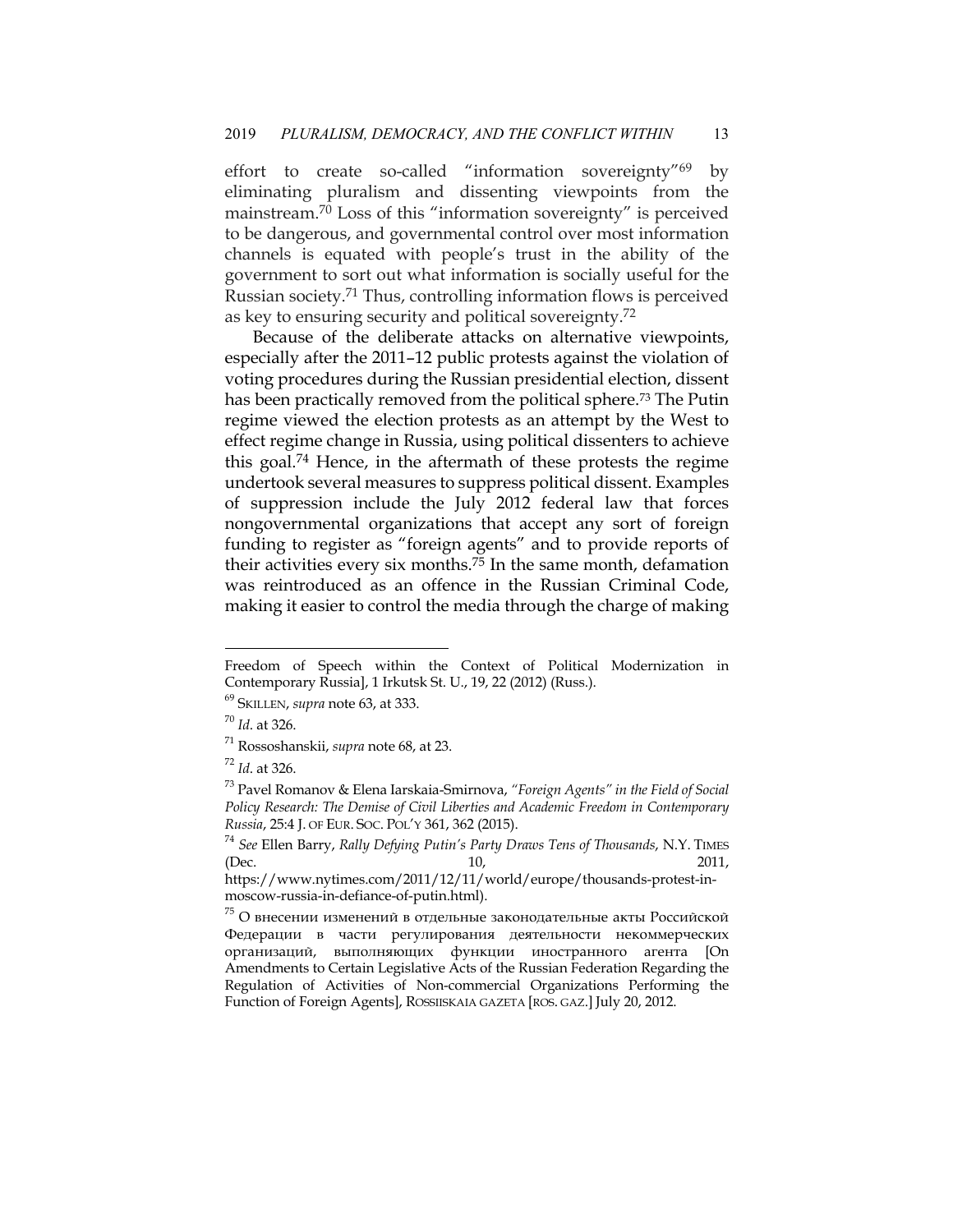defamatory public statements.76 In June 2012, harsher administrative penalties were introduced for violations during public rallies.77 Moreover, Russian law requires permission from authorities for public gatherings involving more than one person expressing an opinion.<sup>78</sup> The government also passed federal legislation aimed to suppress so-called "gay propaganda" directed at children<sup>79</sup> in an effort to promote "traditional values." In June 2013, in response to the feminist punk group Pussy Riot's performance at Christ the Saviour Cathedral, section 148 (Violation of the Right to Freedom of Conscience and Religion) of the Russian Criminal Code was amended to criminalize "public action expressing clear disrespect for society and committed in order to insult the religious feelings of believers"80 and a punishment of up to three years imprisonment was set if the offence was aggravated by "its commission in places designed for religious services, religious rites and ceremonies."81 After the 2014 annexation of Crimea and the resulting conflict with Ukraine, the Russian political establishment perceived themselves to be engaged in an "information war" with both Ukraine and the West. $82$  Hence, any

 $^{76}$  О внесении изменений в Уголовный кодекс Российской Федерации и отдельные законодательные акты Российской Федерации [On Amendments to the Criminal Code of the Russian Federation], ROSSIISKAIA GAZETA [ROS. GAZ,] July 28, 2012.

<sup>77</sup> Alexandra V. Orlova, *Challenging Everyday Violence of the State: Developing Sustained Opposition Movements through Anti-Corruption Protests*, RESEARCH IN SOCIAL MOVEMENTS, CONFLICTS AND CHANGE (181) (Patrick G. Coy eds. 2018).

<sup>78</sup> Federal'nyi Zakon RF O Vnesenii Izmeneniy v Federal'nyy zakon "O Sobraniyakh, Mitingakh, Demonstratsiyakh, Mitingakh i Piketakh" [On Amendments to the Federal Law "On Gatherings, Meetings, Demonstrations, Rallies and Pickets."], ROSSIISKAIA GAZETA [ROS. GAZ.] June 8, 2012.

<sup>79</sup> Federal'nyi Zakon RF V Tselyakh Zashchity Detey ot Informatsii, Vystupayushchey za Otritsaniye Traditsionnykh Semeynykh Tsennostey [For the Purpose of Protecting Children from Information Advocating for a Denial of Traditional Family Values], ROSSIISKAIA GAZETA [ROS. GAZ.] June 30, 2013.

<sup>80</sup> *Online and On All Fronts: Russia's Assault on Freedom of Expression*, HUMAN RIGHTS WATCH (July 18, 2017), https://www.hrpw.org/report/2017/07/18/online-andall-fronts/russias-assault-freedom-expression.

<sup>81</sup> Gleb Bogush, *Criminalisation of Free Speech in Russia*, 69 EUROPE-ASIA STUDIES 1242, 1246 (2017).

<sup>82</sup> S.N. Ilchenko, *Politicheskaya Iznanka Shou-Tsivilizatsii: Illuzii Svobody Slova I Informatsonnaya Voina*, [The Political Inside Out of Show of Civilization: Illusions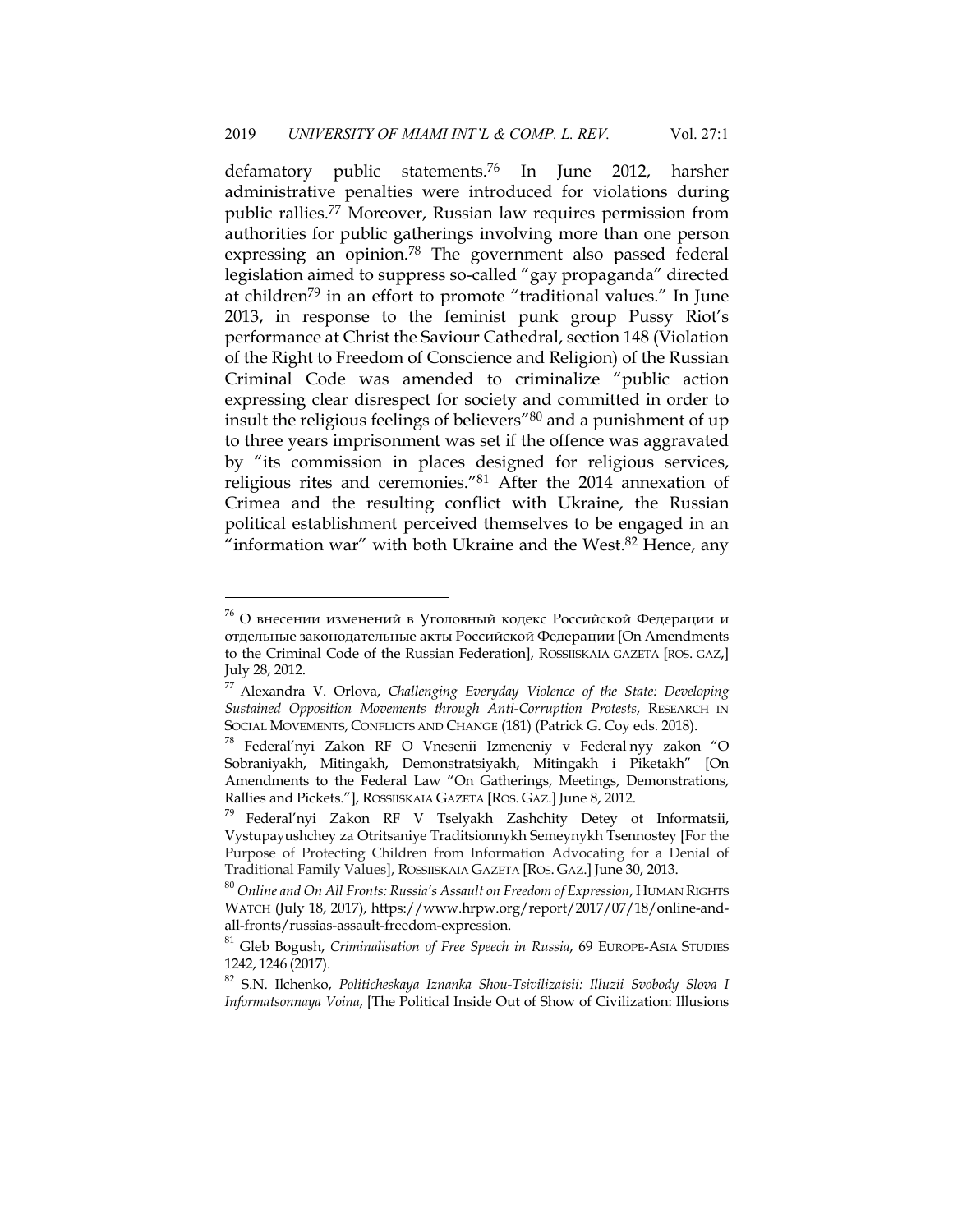viewpoints that were critical of the government's Ukraine policy were equated with the "systematic and mass [media] attack by the enemy" and had to be dealt with.<sup>83</sup> Clearly, the government felt an urgent need to control freedom of expression, as it was viewed as "fuel" for other acts designed to destabilize Russia.<sup>84</sup>

In addition to banishing pluralism from the political sphere, the government also engaged in a concerted effort of connecting human rights with morality, making rights unavailable to "sinners"85 and thus neglecting the moral pluralism of human rights.86 The government engaged in a deliberate campaign of defining human rights in accordance with Russian "traditional values" as a way to subordinate democracy and pluralism to sovereignty<sup>87</sup> and to portray criticism of the government as unpatriotic, dangerous and designed to weaken Russia.88 Instead of the content of human rights being determined in a pluralistic manner, human rights became deliberately associated with certain moral discourses.89 Hence, human rights are increasingly discussed as subject to local norms, rather than as universal.<sup>90</sup> Asserting the "Russianness" of human rights became a way to resist Western values and those who support them by defining them as "un-

of Freedom of Speech And Information War], KOMUNIKATIVNYE ISSLEDOVANIYA at 19. (Russ.) (2014).

<sup>83</sup> *Id*. at 21.

<sup>84</sup> I. M. Kunov, *O Sisteme Ogranichenii Svobody Slova po Rossiiskomu Ugolovnomu Zakonodatelstvu*, [About the System of Restrictions on Freedom of Speech under the Russian Criminal Legislation], VESTNIK KRASNODARSKOGO UNIVERSITETA MVD ROSSII at 72. (Russ.) (2016).

<sup>85</sup> Alexandra V. Orlova, *Privatizing Homosexuality: Russia's Reassertion of 'Moral Sovereignty' Over Gay Rights*, 11:2 HUM. RTS. & INT'L LEGAL DISCOURSE 122, 129, 138 (2017).

<sup>86</sup> John M. Alexander, *Capabilities, Human Rights and Moral Pluralism*, 8:4 INT'L J. OF HUM. RTS. 451, 461 (2004).

<sup>87</sup> SKILLEN, *supra* note 63, at 25. The Russian government argues for the traditional idea of sovereignty and argues against the transformation of sovereignty that would include some decision-making capabilities residing in transnational entities; *See* Julian Culp, *Internationalizing Nussbaum's Model of Cosmopolitan Democratic Education*, 13:2 ETHICS & EDUC. 172, 178 (2018).

<sup>88</sup> Bogush, *supra* note 81, at 1255.

<sup>89</sup> Jay Drydyk, *Responsible Pluralism, Capabilities, and Human Rights*, 12:1 J. OF HUM. DEV. & CAPABILITIES 39, 40, 59 (2011).

<sup>90</sup> Larry Alexander, *Is Freedom of Expression a Universal Right?*, 50 SAN DIEGO L.REV. 707, 715 (2013).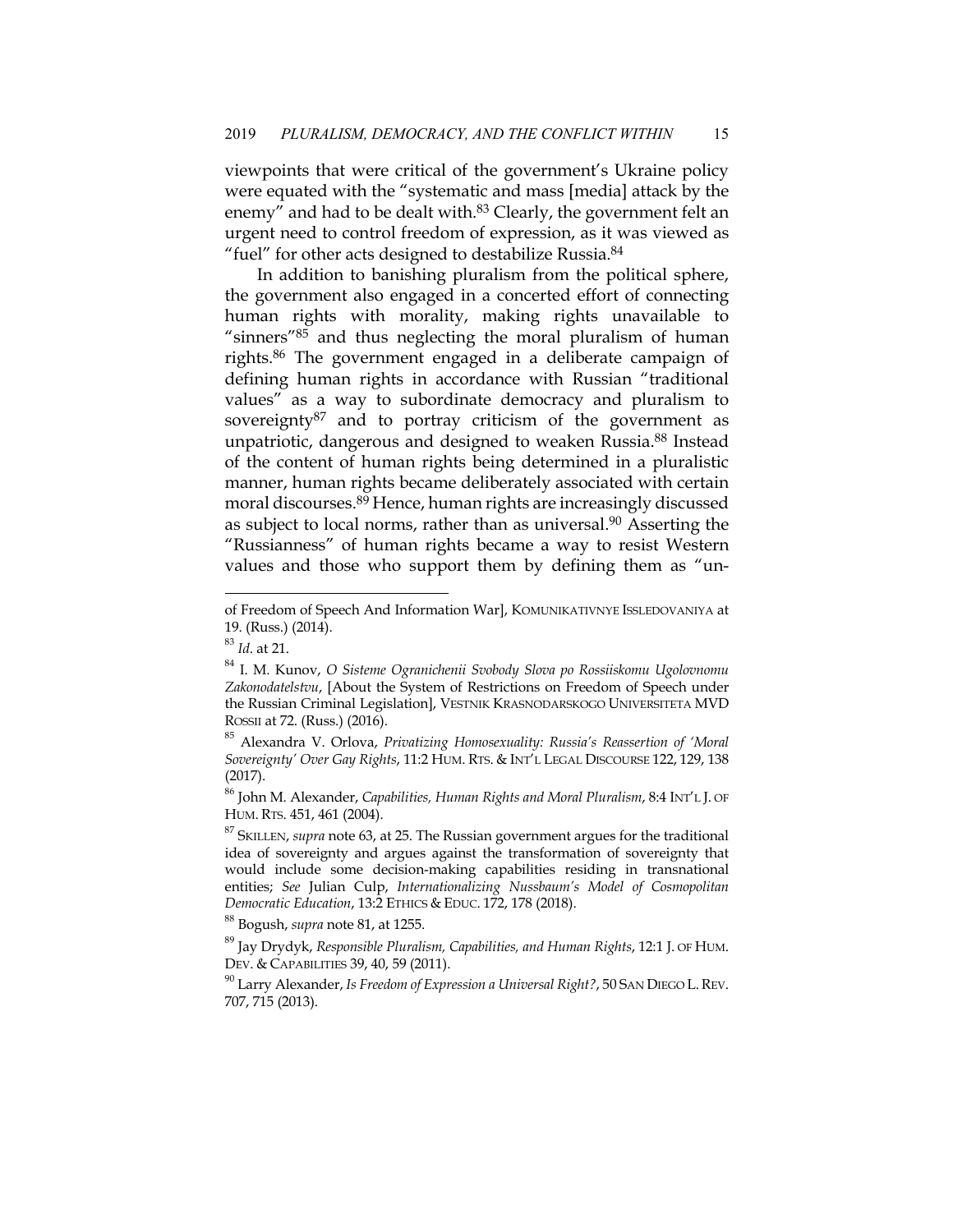Russian."91 The emphasis on so-called "traditional values" was explained by a need to maintain a firm connection to Russia's culture and history.92 Moreover, proponents of viewpoints that oppose regime's policies have been presented as extremists and traitors and subjected to criminal and administrative law sanctions, thus rendering many important political and social issues beyond the scope of acceptable debate.<sup>93</sup> Furthermore, in 2015 the Russian Parliament passed legislation enabling the Russian Constitutional Court to declare rulings of international human rights tribunals (such as the European Court of Human Rights) to be "nonexecutable," if such rulings were not reconcilable with the Russian Constitution.94 The Russian Constitutional Court has so far declared that two of the Strasbourg Court's rulings could not be executed.<sup>95</sup> Thus, the judiciary has contributed to government efforts to shrink the space for public debate and pluralism.<sup>96</sup> Human rights, including freedom of expression, have become "hostage" to the regime's interests and limitations have been increasingly justified by security and morality concerns.<sup>97</sup>

In his 2019 state of the union address to the Federal Assembly, Putin reiterated Russia's continued commitment to "traditional values," due to Russia's identity being "rooted in centuries-long

<sup>91</sup> SKILLEN, *supra* note 63, at 24.

<sup>92</sup> Rossoshanskii, *supra* note 68, at 21.

<sup>93</sup> Bogush, *supra* note 81, at 1255.

<sup>94</sup> Alexandra V. Orlova, *Sovereignty, Dissent, and the Shaping of International Consensus Around Human Rights: An Examination of Russian 'Disengagement' from the European Court of Human Rights*, 35:3 ARIZ. J. INT'L & COMP. L. 436, 456 (2018).

<sup>95</sup> *See* Anchugov i Gladkov protiv Rossii 19 aprelya 2016 g. [*Anchugov and Gladkov v. Russia*], ROSSIISKAIA GAZETA [ROS. GAZ.] May 5, 2016; *see also* YUKOS protiv Rossii 19 yanvarya 2017 g. [*Yukos v. Russia*], ROSSIISKAIA GAZETA [ROS. GAZ.] Feb. 3, 2017.

<sup>96</sup> *See* Human Rights Watch, *supra* note 80.

<sup>97</sup> Vladimir Ryzhkov, "Russia's New Totalitarianism Depends on Silence," *The Moscow Times*, April 23, 2015; I. I. Barysheva, "Nekotorye Problemy Opredeleniya Predelov Ugolovno-Pravovogo Ogranicheniya Svobody Slova Dlya Zaschity Interesov Gosudarstvennoi Bezopasnosti," [Some Problems of Defining the Limits of Criminal Law Restrictions on Freedom of Speech to Protect Public Security Interests], *Probely v Rossiiskom Zakonodatelstve* (2008) 1 at 226, 227 (Russ.). Vladimir Ryzhkov, *Russia's New Totalitarianism Depends on Silence*, THE MOSCOW TIMES, Apr. 23, 2015; *Probely v Rossiiskom Zakonodatelstve* (2008) 1 at 226, 227 (Russ.).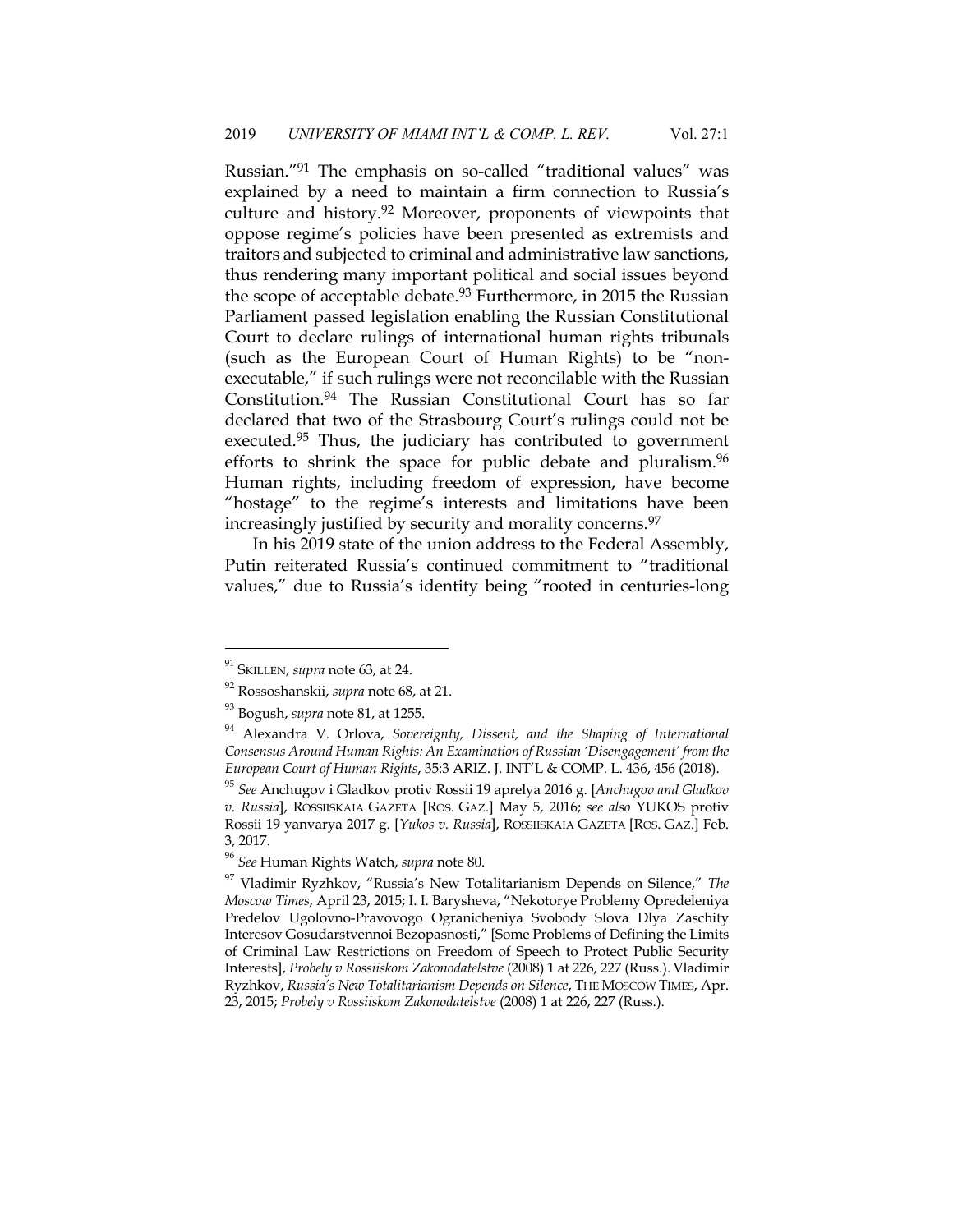traditions and the culture of our people, our values and customs."98 Putin also criticized Western (particularly US) "exceptionalism" and "supremacy" and stated that Russia cannot survive as a state without maintaining its sovereignty.<sup>99</sup> However, the current Russian regime arguably is itself pursuing a policy of exceptionalism on numerous fronts. In this new Russian exceptionalism, loyalty is conflated with patriotism, the contours of human rights are determined domestically and dissent and pluralism in political and legal thought is presented as "Western colonialism"<sup>100</sup> that needs to be defended against.<sup>101</sup> This new Russian identity is fiercely protected by the current regime by its maintaining "information sovereignty"102 that rejects protest, dissent and criticism. The regime portrays itself as a "champion of genuine, traditional European values against their perceived degeneracy in 'Gayropa.'"103 In a sense, Western (particularly European) "detraditionalization"104 and the secular tradition of human rights is constantly juxtaposed against Russian "traditional values," steeped in moral and religious principles.

The Russian Constitutional Court has contributed to the construction and maintenance of "information sovereignty" by "hollowing out" various rights in upholding the constitutionality of governmental provisions designed to stifle dissent.105 While

<sup>&</sup>lt;sup>98</sup> Vladimir Putin: Presidential Address to Federal Assembly, KREMLIN WEBSITE (Feb. 20, 2019), http://en.kremlin.ru/events/president/news/59863 (visited June 2019).

<sup>99</sup> *Id.*

<sup>100</sup> *See* Orlova, *supra* note 85, at 140.

<sup>101</sup> Mark Galeotti & Andrew S. Bowen, *Putin's Empire of the Mind: How Russia's President Morphed from Realist to Ideologue – and What He'll Do Next*, FOREIGN POLICY (April 21, 2014, 9:50 PM), https://foreignpolicy.com/2014/04/21/putins-empireof-the-mind/.

<sup>102</sup> SKILLEN, *supra* note 63, at 333.

<sup>103</sup> Kevork K. Oskanian, *A Very Ambiguous Empire: Russia's Hybrid Exceptionalism*, 70:1 EUROPE-ASIA STUDIES 43 (2018).

<sup>104</sup> Zachary R. Calo, *Pluralism, Secularism and the European Court of Human Rights*, 26 J. L. & RELIGION 269 (2010).

<sup>105</sup> *See* Judgment of 23rd September, 2014 No. 24-П/2014 on the case concerning the review of constitutionality of Section 1 of Article 6.21 of the Administrative Offences Code of the Russian Federation in connection with the complaint of N.A.Alexeev, Ya.N.Yevtushenko and D.A.Isakov, The Constitutional court of the Russian Federation, 2014, No. 2, Item П/2014 (upholding the constitutionality of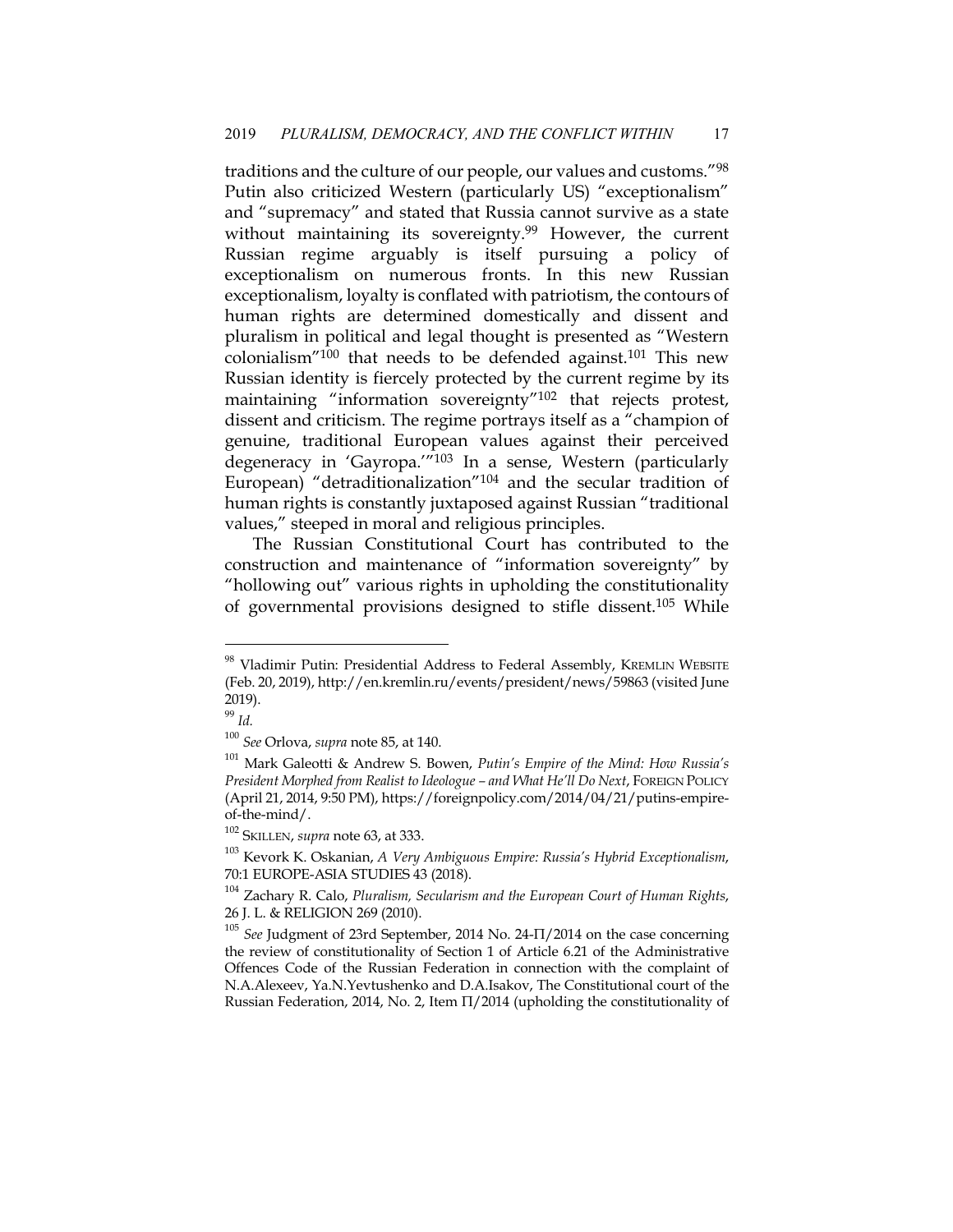constitutional rights can be limited in some cases, such limitations must be necessary in a democratic society.106 In other words, rights cannot be limited to such an extent that they would lose their substance, becoming a mere formality and thus irrelevant.<sup>107</sup> The very concept of self-governance, guaranteed to Russian citizens by Article 32108 of the Russian Constitution, is inextricably connected to the freedom of expression and pluralism also constitutionally guaranteed in Articles 13 and 29. Hence, the stifling of freedom of expression and pluralism has a direct impact on the quality of dialogue between the state and civil society, thus directly impacting self-governance and democracy.<sup>109</sup>

However, as protest and dissent are suppressed in the political sphere (with suppression sanctioned by the legal recognition of the constitutionality of limitations), they spread into the artistic community, which has "always played an oppositionist role in Russian and Soviet society."110 A certain "carnivalisation" of protest is occurring as it becomes increasingly hard for people to express dissent, forcing inventive forms of protest to emerge.111 The "punk prayer" performance by the women of Pussy Riot in Christ

<sup>107</sup> Ektumaev, *supra* note 65.

the federal "anti-gay" legislation); *see also* Judgment of 8April, 2014 No.10-П/2014 on the case concerning the review of constitutionality of the provisions of Item 6 of Article 2 and Item 7 of Article 32 of the Federal Law "On Non- Commercial Organizations", Section 6 of Article 29 of the Federal Law "On Public Associations" and Section 1 of Article 19.34 of the Administrative Offences Code of the Russian Federation in connection with complaints of the Commissioner for Human Rights in the Russian Federation, the foundation "Kostroma Centre for the Support of Public Initiatives", citizens L.G.Kuz'mina, S.M.Smirensky and V.P.Yukechev, 2014, No. 10, Item П/2014 (upholding the constitutionality of the federal Foreign Agents Law).

<sup>106</sup> M.V. Solomina, *Svoboda Slova Kak Pravovaya I Politicheskaya Kategoriya*, [Freedom of Speech as a Legal and Political Category] Vestnik Omskogo Universiteta (2008) 3:16 at 159 (Russ.); Ektumaev, *supra* note 65; Kochev, *supra* note 65.

<sup>108</sup> Article 32 of the Russian Constitution reads as: "1. Citizens of the Russian Federation shall have the right to participate in managing state affairs both directly and through their representatives."

<sup>109</sup> *See* M.A. Lipchanskaya and M.E Rubanova, *Spetsifika Realizatsii Svobody Slova v Kachestve Formy Konstitutsionnogo Konstruktivnogo Protesta* [Specificities of the Realization of Freedom of Speech as a Form of Constitutional Constructive Protest], 6:119 VESTNIK SARATOVSKOI GOSUDARSTVENNOI URIDICHESKOI AKADEMII 104 (2017) (Russ.).

<sup>110</sup> SKILLEN, *supra* note 63, at 3.

<sup>111</sup> Denisova, *supra* note 1, at 979.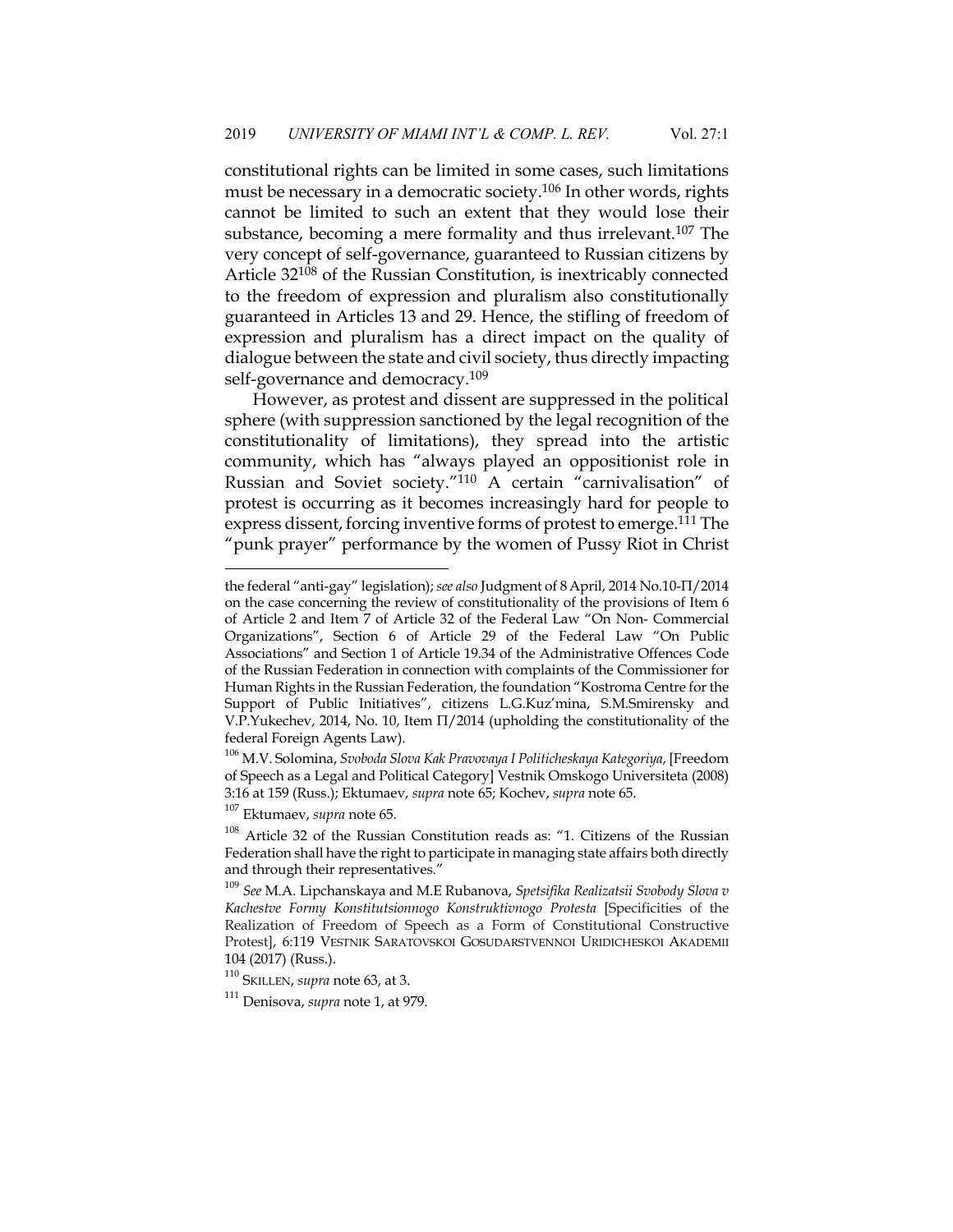the Saviour Cathedral was precisely the type of artistic protest that attempts to inject a dose of dissent into the current Russian political discourse and challenge the carefully constructed status quo.

#### POLITICAL SPEECH VS. RELIGIOUS SPEECH

#### *A. Pussy Riot Trial Decision (2012)*

On February 21, 2012, Nadezhda Tolokonnikova, Maria Alekhina and Yekaterina Samutsevich entered Christ the Saviour Cathedral in Moscow. They dumped their backpacks in a pile and took off their coats to reveal short, brightly coloured dresses. They proceeded to put balaclavas on their faces, walked to the iconostasis and altar, plugged in an amplifier for an electric guitar and began singing and dancing. During the court hearing there was disagreement about the lyrics. The accused women claimed that they said, "Holy Mother, drive out Putin" and "Holy Mother, become a feminist." The prosecution witnesses claimed that the women cursed and insulted God and the Church.112 The three women were charged with criminal hooliganism motivated by religious hatred under s.213 of the Russian Criminal Code. On August 17, 2012 they were convicted and each sentenced to two years of imprisonment.<sup>113</sup> During their trial, the women argued that they were not motivated by religious hatred, but were instead trying to mount a political protest in an artistic form.114 Their main complaints included the suppression of dissent by the Russian state, anti-gay propaganda laws and the inappropriate support of the Church for Putin's presidency.115 The trial judge, however, refused to examine the political aspect of the case and instead focused entirely on the blasphemous nature of the women's conduct.116 The judge stated:

<sup>112</sup>*See* "Prigovor Pussy Riot" for full text of the decision: https://snob.ru/selected/entry/51999 (accessed April 2018) (Russ.). <sup>113</sup> *Id*.

<sup>114</sup> Alexandra V. Orlova, *Russian Politics of Masculinity and the Decay of Feminism:*  The Role of Dissent in Creating New 'Local Norms', 25 WM. & MARY J. OF RACE, GENDER & SOC. JUST. 59, 68 (2018).

<sup>115</sup> *See* "Prigovor Pussy Riot," *supra* note 112.

<sup>116</sup> SKILLEN, *supra* note 63, at 28.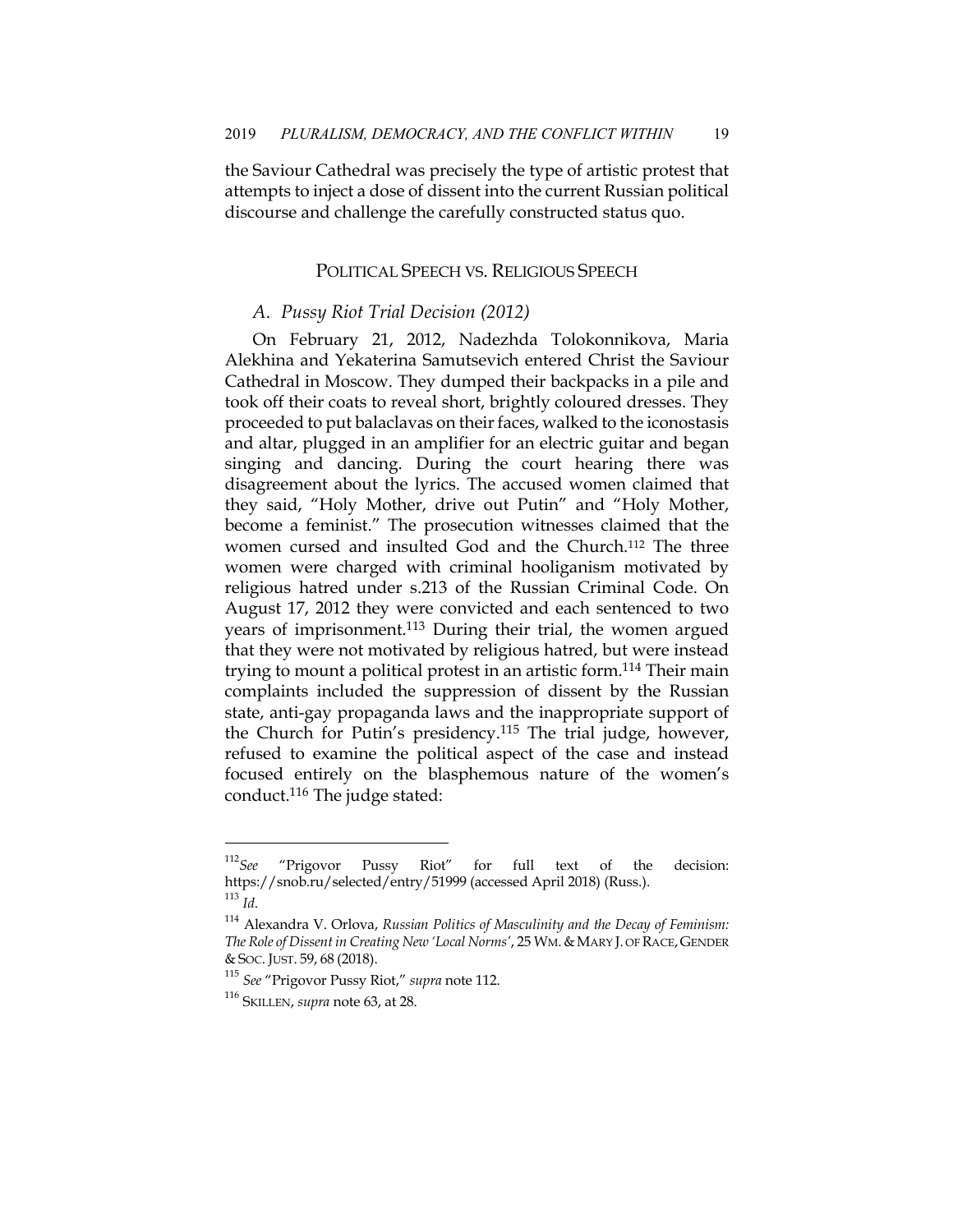The position taken by the defendants that all actions in the Cathedral were not motivated by hatred and enmity towards Christian believers and the Orthodoxy, but were performed for political reasons, is untenable, due to the fact that, as evidenced by the witnesses' testimony, when committing this hooliganism act, the defendants made no political statements and did not mention any names of politicians.117

It is clear that the trial court took an exceptionally narrow view of what constitutes "political speech" by limiting it to specific political statements and calling out names of specific politicians.<sup>118</sup> The Court also did not specify what exact conduct of the women amounted to religious hatred,<sup>119</sup> but based its conclusions of the religiously offensive and hateful nature of the women's speech entirely on witness testimony<sup>120</sup> and the impact of the performance on "the religious considerations of the general public."121 In other words, the court did not give serious consideration to the intent behind Pussy Riot's performance.122 In 2014, the Constitutional Court of the Russian Federation<sup>123</sup> proclaimed that  $\S$  213 of the Russian Criminal Code was not vague and was thus constitutional.124 Moreover, the Constitutional Court stated that domestic courts, when applying s.213, need to take account of the historical and cultural traditions of the Russian people as well as

<sup>124</sup> *Id.*

<sup>117</sup> See *Prigovor Pussy Riot*, *supra* note 112.

<sup>118</sup> Volha Kananovich, "*'Execute Not Pardon': The Pussy Riot Case, Political Speech, and Blasphemy in Russian Law*," 20 COMM. L. & POL'Y 343, 412 (2015).

<sup>119</sup> Tatyana Beschastna, Comment, *Freedom of Expression in Russia as it Relates to Criticism of the Government*, 27 EMORY INT'L. L. REV. 1105, 1132 (2013).

<sup>120</sup> Kananovich, *supra* note 118, at 405.

<sup>121</sup> Beschastna, *supra* note 119, at 1132.

<sup>122</sup> Kananovich, *supra* note 118, at 403.

<sup>123</sup> ob otkaze v prinjatii k rassmotreniju žaloby graždanki Tolokonnikovoj Nadeždy Andreevny na narušenie ee konstitucionnyh prav častʹju vtoroj statʹi 213 Ugolovnogo kodeksa Rossijskoj Federacii [about the refusal to accept for consideration the complaint of citizen Tolokonnikova Nadezhda Andreevna about the violation of her constitutional rights by the second part of Article 213 of the Criminal Code of the Russian Federation], ROSSIISKAIA GAZETA [ROS. GAZ.] Sept. 25, 2014.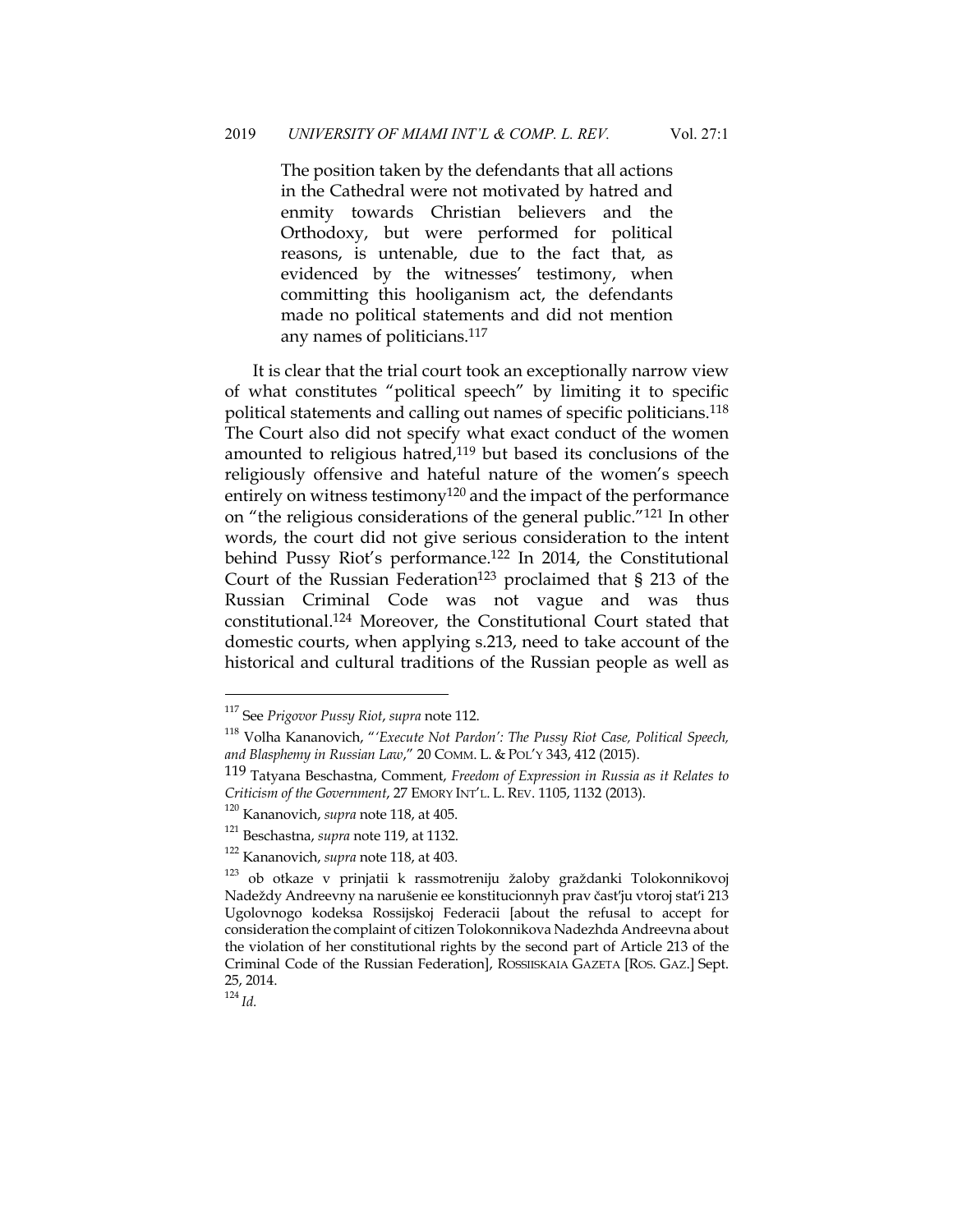current social behavior norms when determining whether hooliganism motivated by religious hatred took place.<sup>125</sup> Therefore, the Constitutional Court reinforced the importance of "traditional values" and majoritarian consensus being closely associated with religion and morality.

Thus, focus on the religious aspects of Pussy Riot's speech is unsurprising. On the one hand, this focus was meant to dismiss the women as immoral sinners subscribing to Western ideals of feminism126 and thus not deserving of protection. On the other hand, the choice to focus on the religious nature of their speech was a deliberate attempt to take advantage of the larger margin of appreciation set by the European Court of Human Rights (ECtHR) in religious speech jurisprudence, given the high-profile nature of the Pussy Riot case and the likely challenge in the Strasbourg Court.

### *B. ECtHR's Political Speech Jurisprudence*

Article 10(1) of the European Convention on Human Rights (ECHR) guarantees the right to freedom of expression.127 However, this right is not unlimited; Article 10(2) allows national governments to limit freedom of expression to achieve a number of aims, such as national security, territorial integrity, public safety, prevention of disorder or crime, protection of health or morals and so on. However, Article 10(2) prescribes a three-part test that must be satisfied by any governmental restriction to be held valid by the court. Restrictions or limits on freedom of expression must (1) be prescribed by law; (2) pursue a legitimate aim from the list of aims in Article 10(2); and (3) be necessary in a democratic society.<sup>128</sup> One of the key elements of the ECtHR's jurisprudence over the years has been "the emphasis on the freedom of public, and particularly,

<sup>125</sup> *Id.*

<sup>126</sup> Orlova, *supra* note 114, at 70.

 $127$  "Everyone has the right to freedom of expression. This right shall include freedom to hold opinions and to receive and impart information and ideas without interference by public authority and regardless of frontiers. This article shall not prevent States from requiring the licensing of broadcasting, television or cinema enterprises." Convention for the Protection of Human Rights and Fundamental Freedoms, art. 10, Mar. 20, 1952, 213 U.N.T.S. 230

<sup>128</sup> *Sunday Times v. The United Kingdom*, 2 Eur. H.R. Rep. 245, 271 (1979).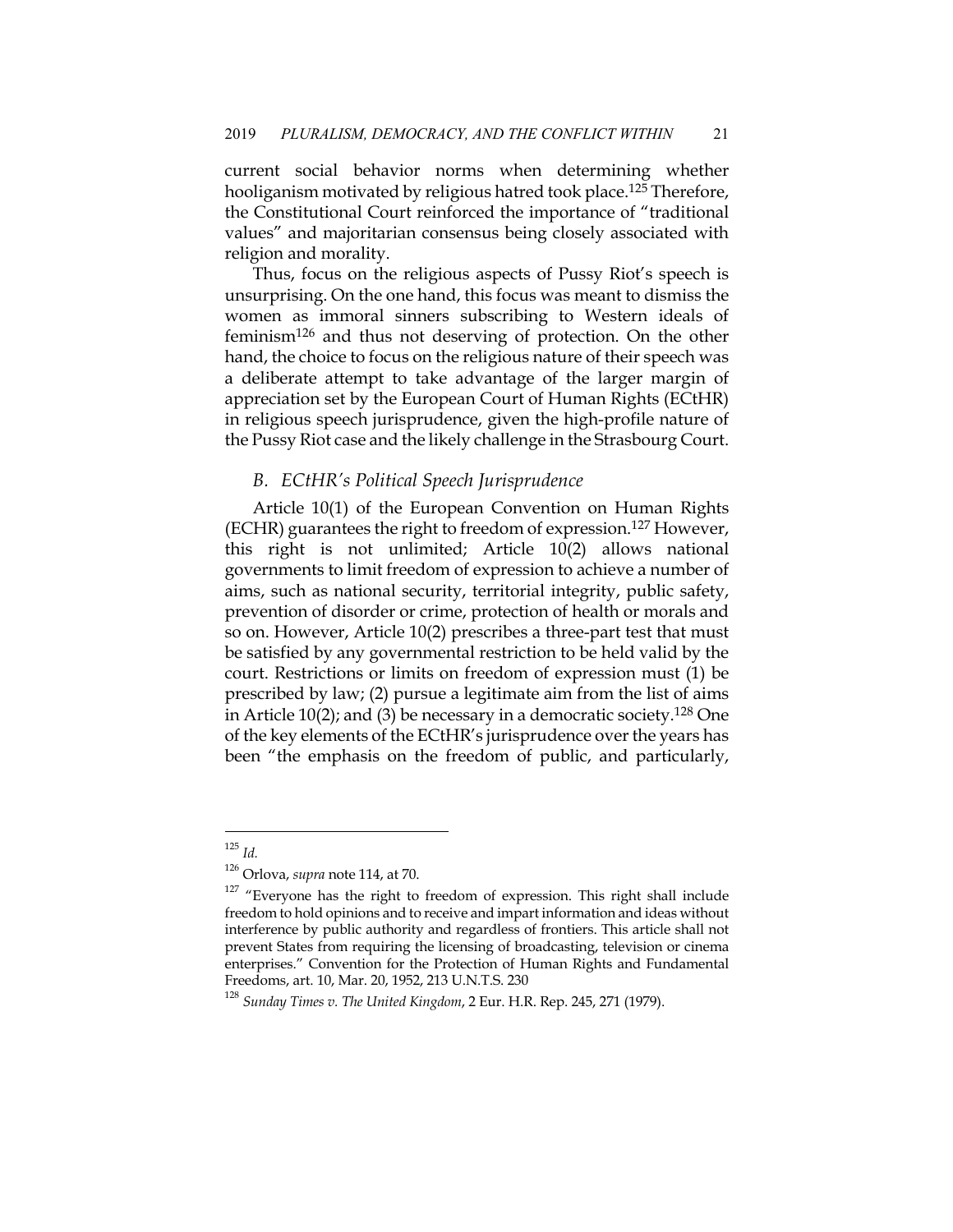political debate."129 The ECtHR stated that "[i]n a democratic system the actions or omissions of the government must be subject to the close scrutiny not only of the legislative and judicial authorities but also of the press and public opinion."130 The very high level of protection around political speech clearly indicates that the ECtHR has placed priority on transparency when it comes to matters of public interest in a democratic society.131 In other words, the reason political speech gets such strong constitutional protection is because it is viewed as essential to democratic selfgovernance.132 The ECtHR indicated in several cases that in a democratic society public authorities should expect to be under constant scrutiny by their citizens.133 The Court attached particular importance to pluralism, dissent and tolerance. The ECtHR emphasized that:

> Although individual interests can on occasion be subordinated to those of a group, democracy does not simply mean that the views of the majority should always prevail: a balance must be achieved that ensures the fair and proper treatment of minorities and avoids any abuse of a dominant position.134

The ECtHR interpreted what amounts to "political speech" broadly.135 The Strasbourg Court placed "criticism of elected officials,"136 public commentary on public authorities and governance issues137 as well as statements on matters of public

<sup>129</sup> Dirk Voorhoof & Hannes Cannie, *Freedom of Expression and Information in a Democratic Society*, 72 THE INT'L COMM. GAZETTE 407, 412 (2010).

<sup>130</sup> *Castells v. Spain*, 236 Eur. Ct. H. R. 18-19 (1992).

<sup>131</sup> Voorhoof & Cannie, *supra* note 129, at 413.

<sup>132</sup> Douglas Laycock, *Freedom of Speech that Is both Religious and Political*, 29 U.C. DAVIS L. REV. 793, 795 (1996).

<sup>133</sup> *Steel* v. *U.K.*, 2005-II Eur.Ct. H.R. 30; *Women on Waves* v. *Portugal*, App. No. 31276/05, Eur. Ct. H.R. (2009).

<sup>134</sup> Vorhoof & Cannie, *supra* note 129, at 414 (citing *Gorzelik v. Pol.*, 2004-I Eur. Ct. H.R. 219; *Baczkowski v. Pol*, App. No. 1543/06, Eur. Ct. H.R. (2007)).

<sup>135</sup> Kananovich, *supra* note 118, at 357.

<sup>136</sup> *Ligens v. Austria*, 103 Eur. Ct. H.R. (ser. A) at 26 (1986). 137 *Castells* v. *Spain*, 236 Eur. Ct. H.R. (ser. A) at 23 (1992).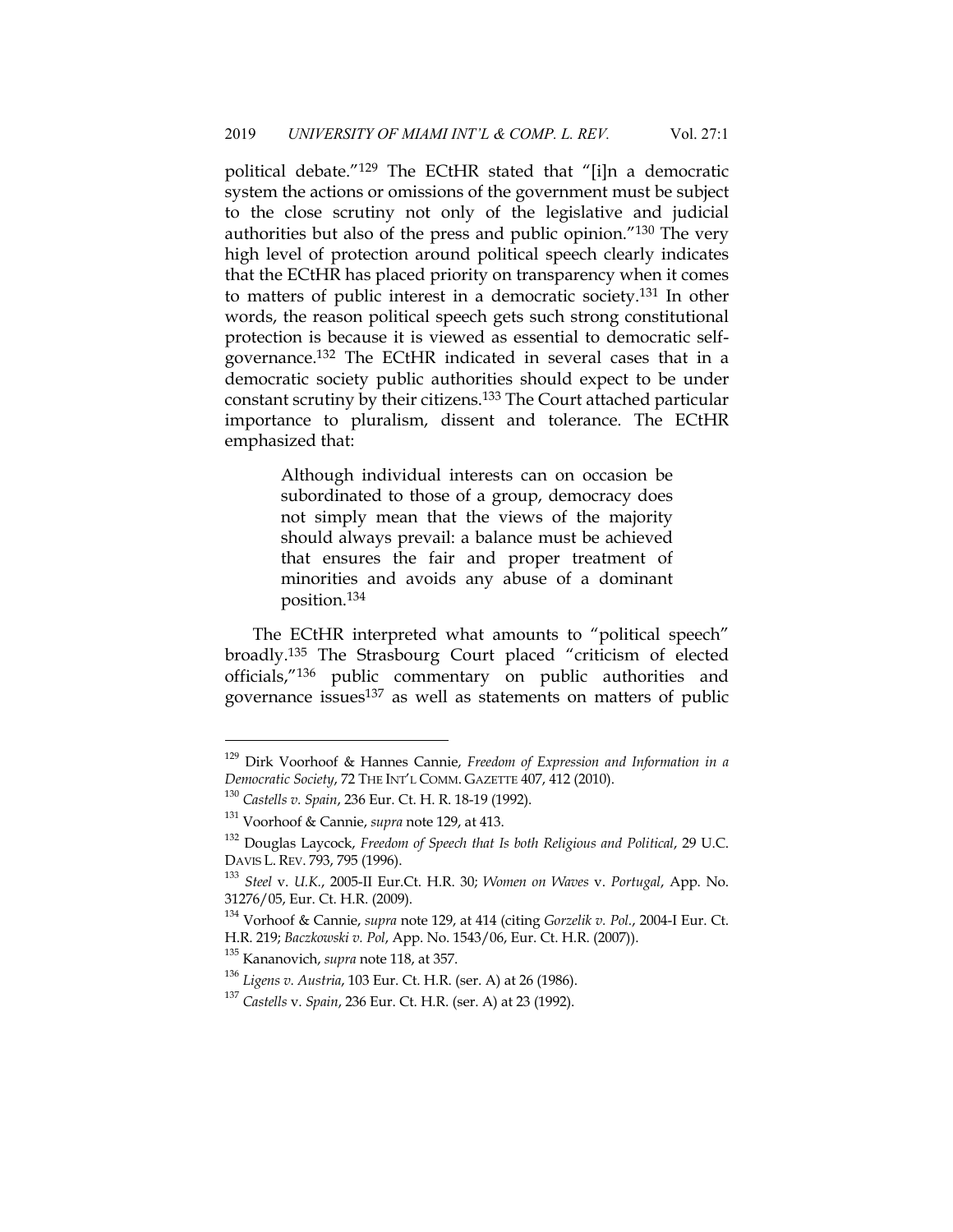concern<sup>138</sup> into the category of "political speech." Overall, the ECtHR engages in proportionality analysis to examine whether any particular limitation is necessary in a democratic society,<sup>139</sup> in which the Court examines whether the nature and severity of the limitation imposed on freedom of expression is proportional to the purpose that the government is aiming to accomplish. In cases of political speech, applying the proportionality test by the ECtHR has dramatically reduced the member states' margin of appreciation of what can be considered an appropriate limitation on freedom of expression.140

#### *C. ECtHR Religious Speech Jurisprudence*

While the ECtHR has left member states very little room to maneuver in dealing with limitations on political speech, in religious speech cases the Strasbourg Court's rulings have given member states a wider margin of appreciation. When it comes to forms of expression critical of religion falling under Article 10 of the ECHR, it seems that the ECtHR has treated journalistic or scholarly criticisms more favorably than the creative or artistic types of critiques.141 This disparity in treatment stems from the "gratuitously offensive" test set by the ECtHR in the *Otto-Preminger Institut* v. *Austria.*<sup>142</sup> The ECtHR held that the Austrian authorities were justified in seizing and forfeiting a religiously satirical film that presented an unflattering depiction of the Christian God, Jesus Christ, and the Virgin Mary as well as showing them colluding with the Devil.143 The intervention by the Austrian authorities were "to prevent that some people should feel the object of attacks on their religious beliefs in an unwarranted and offensive manner," given that Austria's population is mostly Roman Catholic.144 In the

<sup>138</sup> Kananovich, *supra* note 118, at 358.

<sup>139</sup> *Steel*, 2005-II Eur. Ct. H.R. at 35.

<sup>140</sup> Beschastna, *supra* note 119, at 1113.

<sup>141</sup> Philippe Yves Kuhn, *Reforming the Approach to Racial and Religious Hate Speech Under Article 10 of the European Convention on Human Rights*, 19 HUM.RIGHTS L.REV. 119, 120 (2019).

 $142$  App. No. 13470/87, Judgement, at  $\P$  49 (Eur. Ct. H.R. 1994) (setting out "gratuitously offensive" test).

<sup>143</sup> *Id.* at ¶ 56 and 57. 144 *Id.* at ¶ 56.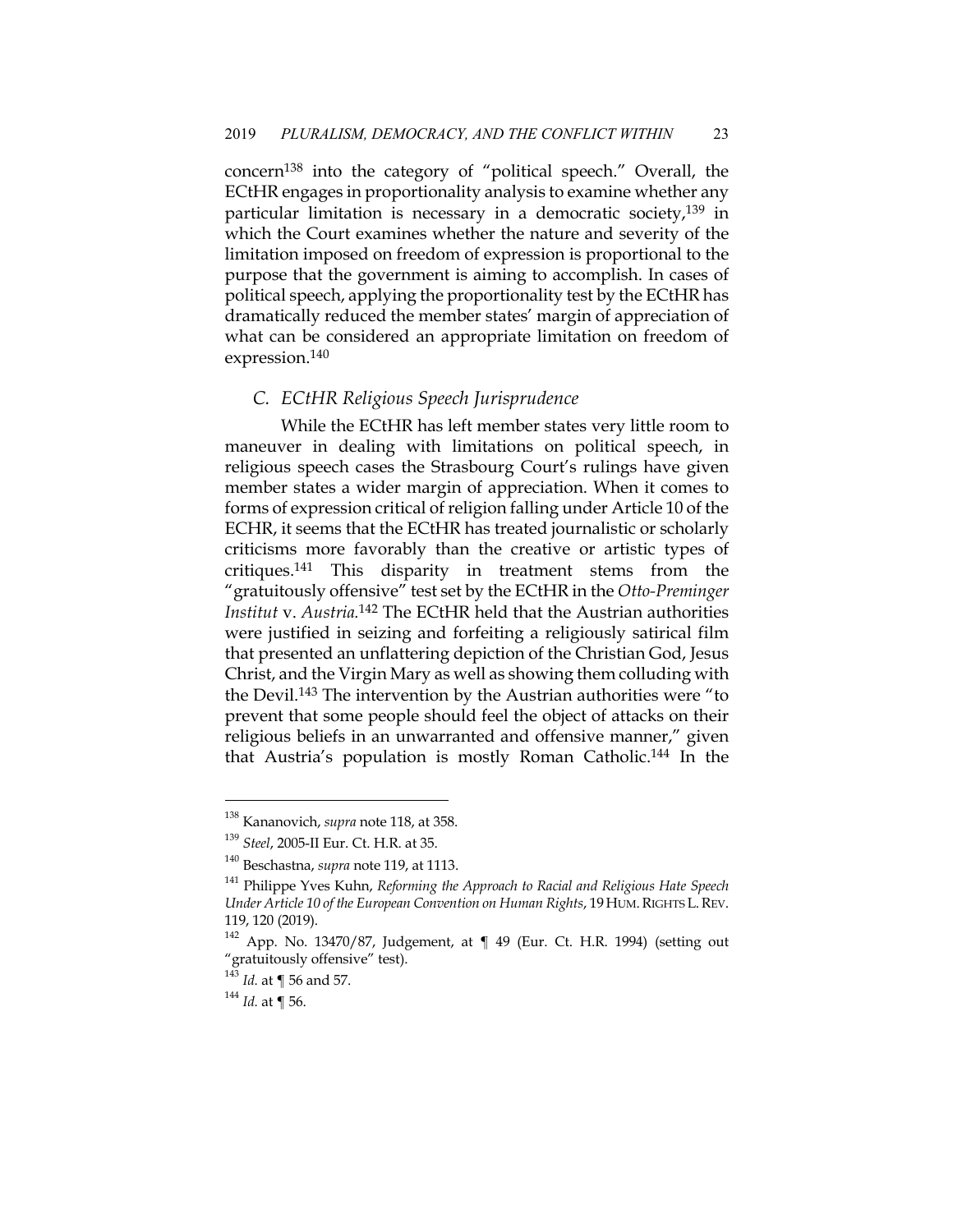subsequent cases of *Wingrove*<sup>145</sup> and *IA*, <sup>146</sup> the ECtHR followed the "gratuitously offensive" test set out in *Otto-Preminger Institut*  pointing to the "voyeuristic"147 or "abusive"148 nature of the suppressed materials, noting that the materials lacked permissible "provocative opinion."149 In the *Wingrove* decision, the ECtHR relied on the lack of the European consensus when it comes to blasphemy law. Hence, the Court concluded that there was no sufficient uniformity in European practice to draw a conclusion that the offence of blasphemy was not necessary in a democratic society.150 In both cases, the materials in question were artistic in nature–a video and a novel. In the *Murphy* v. *Ireland*<sup>151</sup> decision, the ECtHR clearly struggled to reconcile the idea of pluralism as an essential element of democracy with keeping religious peace. The case centered on a ban on all religious advertising contained in the Irish Radio and Television Act of 1988.152 The ECtHR noted "that the concepts of pluralism, tolerance and broadmindedness on which any democratic society is based mean that Article 10 does not, as such, envisage that an individual is to be protected from exposure to a religious view simply because it is not his or her own."153 However, the Court noted that "a wider margin of appreciation is generally available to the Contracting States when regulating freedom of expression in relation to matters liable to offend intimate personal convictions within the sphere of morals or, especially, religion."154

<sup>145</sup> *Wingrove v. U.K.,* App. No. 17419/90, 1996-V Eur. Ct. H.R. at ¶ 52. 146 *IA v. Turkey*, App. No. 42571/98, 2005-VIII Eur. Ct. H.R. at ¶ 24.

<sup>147</sup> *Wingrove*, *supra* note 145, at ¶ 61.

<sup>148</sup> *IA*, *supra* note 145, at ¶ 20 and 29.

<sup>149</sup> *Id.* at para 29. 150 *Wingrove*, *supra* note 145, ¶ 58. 151 *Murphy v. Ireland*, App. No. 44179/98 Eur. Ct. H.R. (2003), *available at* http://hudoc.echr.coe.int/eng?i=001-61207.

 $^{152}$   $Id.$  at  $\P$  9.

<sup>153</sup> *Id.* at ¶ 72.

 $154$  *Id.* at ¶ 67.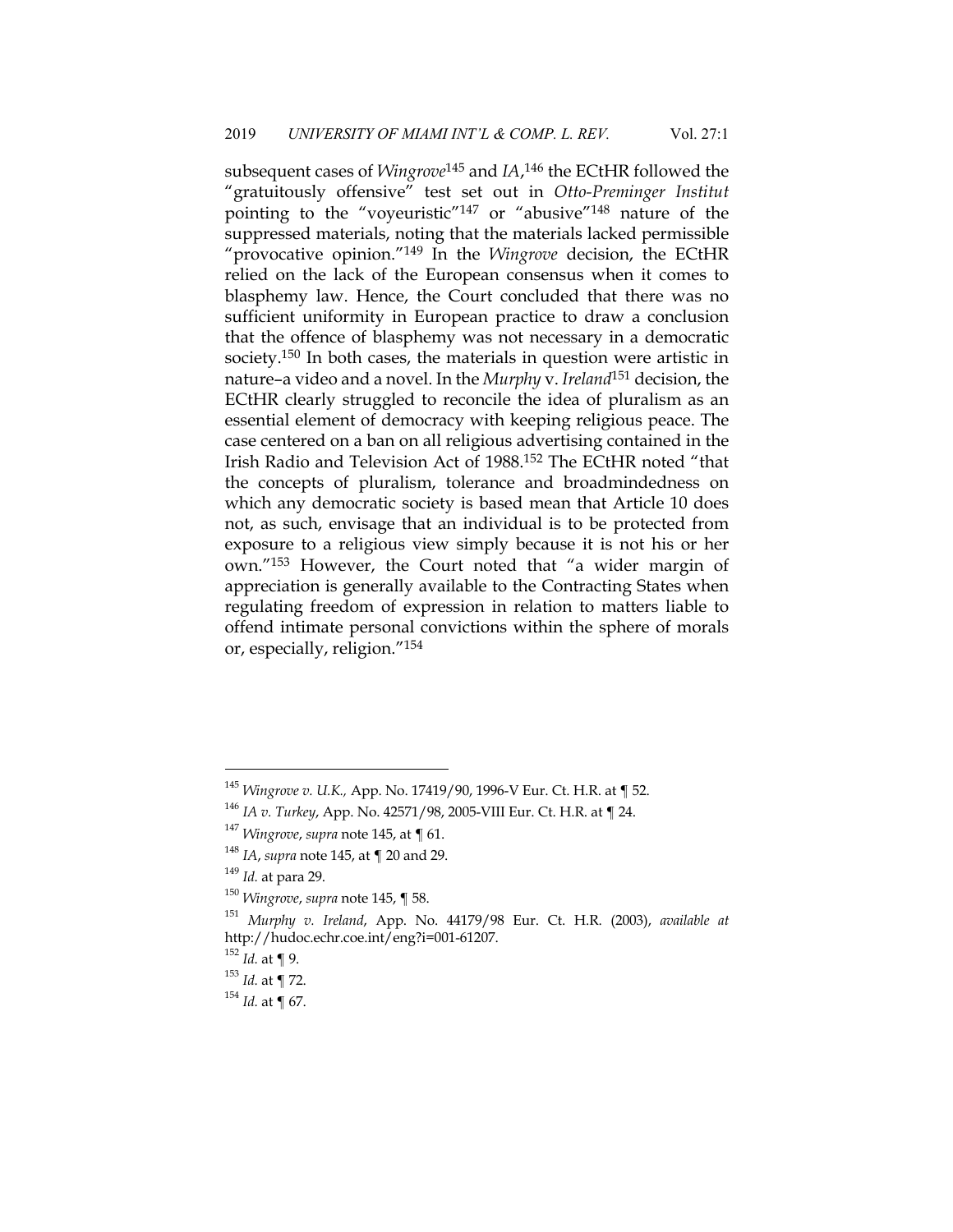On the other hand, the ECtHR found a violation of Article 10 in the *Giniewski*<sup>155</sup> and *Klein*<sup>156</sup> cases, both dealing with publication of provocative newspaper articles. In *Giniewski*, the ECtHR had to deal with the legality of the defamation proceedings brought against the writer of a newspaper article that discussed the role of the Roman Catholic doctrine of fulfilment and its contribution to anti-Semitism and the Holocaust.157 The ECtHR concluded that Article 10 was violated since the "applicant's statements contribute to a recurrent debate of ideas between historians, theologians and religious authorities."158 The Court concluded that the article contributed to the issue of public interest in a democratic society and thus was not "gratuitous or detached from the reality of contemporary thought."159 Similarly, in the *Klein* case the Court held that the criminal conviction of a writer of an article that criticized the Slovakian Archbishop for his role in undermining the separation of Church and State160 constituted a violation of Article 10 of the ECHR.161 The Court stated that the "applicant's strongly worded pejorative opinion related exclusively to the person of a high representative of the Catholic Church in Slovakia. Contrary to the domestic court's findings, the Court is not persuaded that by these statements the applicant discredited and disparaged a sector of the population on account of their Catholic faith."162

Finally, in a recent decision of the ECtHR in *ES* v. *Austria*, 163 the Court strongly reaffirmed the "gratuitously offensive" test for religiously offensive speech set out in *Otto-Preminger*. The case dealt with the challenge to a criminal conviction of an applicant under Article 188 of the Austrian Criminal Code for the offence of

<sup>155</sup> *Giniewski v. France*, App. No. 64016/00 Eur. Ct. H.R. (2006), *available at* http://hudoc.echr.coe.int/eng?i=001-72216.

<sup>156</sup> *Klein v. Russia*, App. No. 24268/08 Eur. Ct. H.R. (2010), *available at* http://hudoc.echr.coe.int/eng?i=001-98010. 157 *Id.* at ¶ 14.

<sup>158</sup> *Id.* at ¶ 24.

<sup>159</sup> *Id.* at ¶ 50.

 $160$  *Id.* at ¶ 12.

 $161$  *Id.* at ¶ 55.

<sup>162</sup> *Id.* at ¶ 51.

<sup>163</sup> *E.S. v. Austria*, Eur. Ct. H.R. (2018).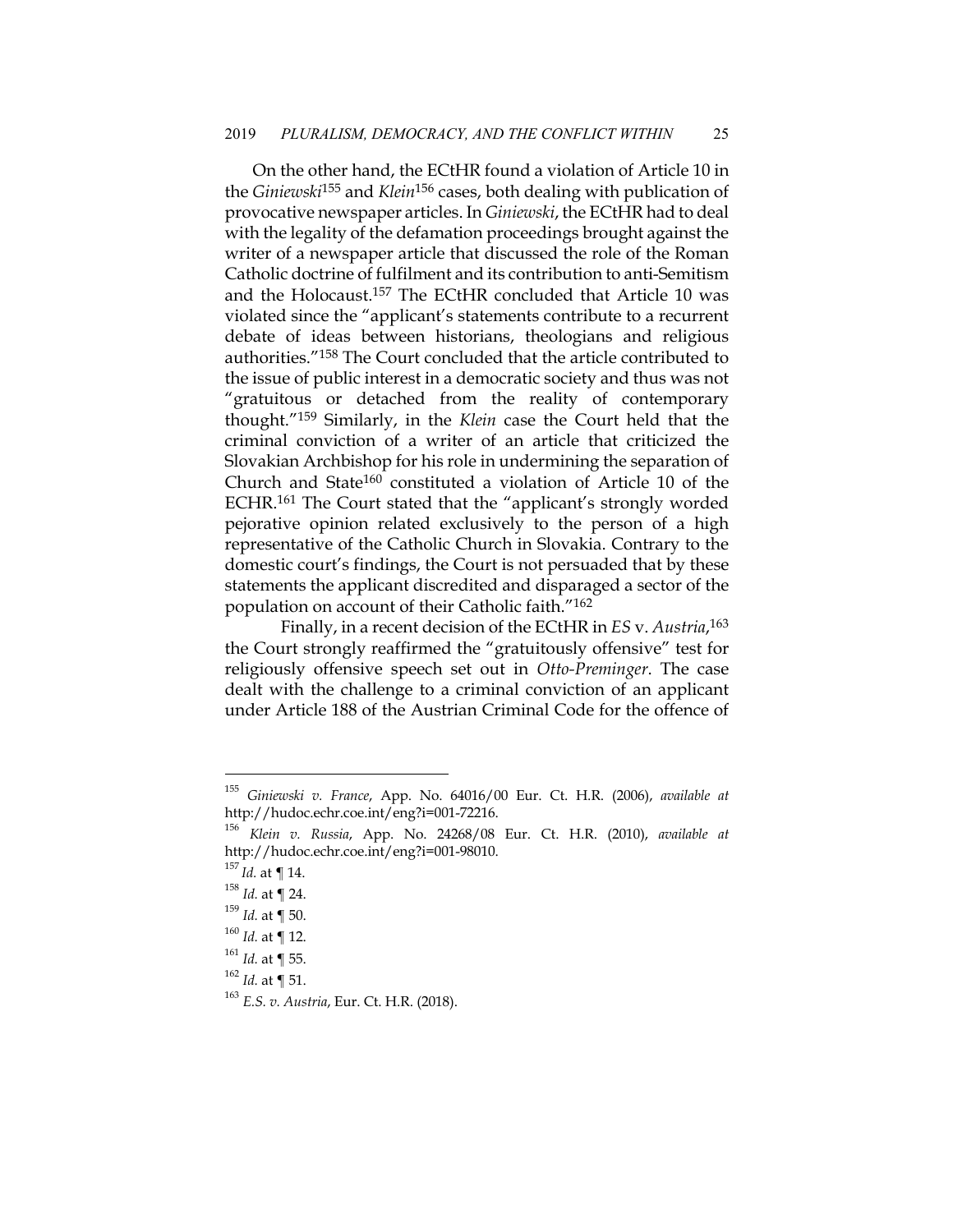disparaging religious doctrines.164 The applicant asserted that her Article 10 ECHR right to freedom of expression was violated.<sup>165</sup> The applicant had given several publicly advertised seminars titled "Basic Information on Islam" at the right-wing Freedom Party Education Institute.166 In these seminars, she described the Prophet Mohammad as having pedophilic tendencies due to his marriage with Aisha when she was six years old.<sup>167</sup> The ECtHR held that applicant's criminal conviction served the legitimate government aim of protecting religious peace<sup>168</sup> and reiterated that the exercise of the freedom of expression carried with it certain duties and responsibilities, "including a duty to avoid as far as possible an expression that is, in regard to objects of veneration, gratuitously offensive to others and profane."169 The ECtHR concluded that there existed a wide margin of appreciation in this case due to the sensitivity of the statements made by the applicant.<sup>170</sup> The Court concluded that "the applicant's statements had been capable of arousing justified indignation" and that "they had not been made in an objective manner aiming at contributing to a debate of public interest."171 Thus, the applicant's criminal conviction did not violate Article 10 of the ECHR.172 The Court then rejected the applicant's assertion that her attack on the Prophet Mohammad had to be tolerated because it formed part of "a lively discussion."173

It is clear that the most recent decision of the ECtHR in the *ES*  v. *Austria* case reaffirmed the approach taken in the *Otto-Preminger Institut* decision, reiterating the "gratuitously offensive" test for limitations placed on religious speech. The approach to religious speech taken by the ECtHR has been criticized on a number of fronts. For instance, it was argued that the *Otto-Preminger Institut*

 $^{164}$  *Id.* at ¶ 12.<br> $^{165}$  *Id.* at ¶ 3. *Id.* at ¶ 7. *Id.* at ¶¶13-4. *Id.* at ¶ 41. *Id.* at ¶ 43. *Id*. at ¶ 50. *Id.* at ¶ 52. *Id.* at  $\P\P$  57-8. *Id.* at ¶¶ 54–5.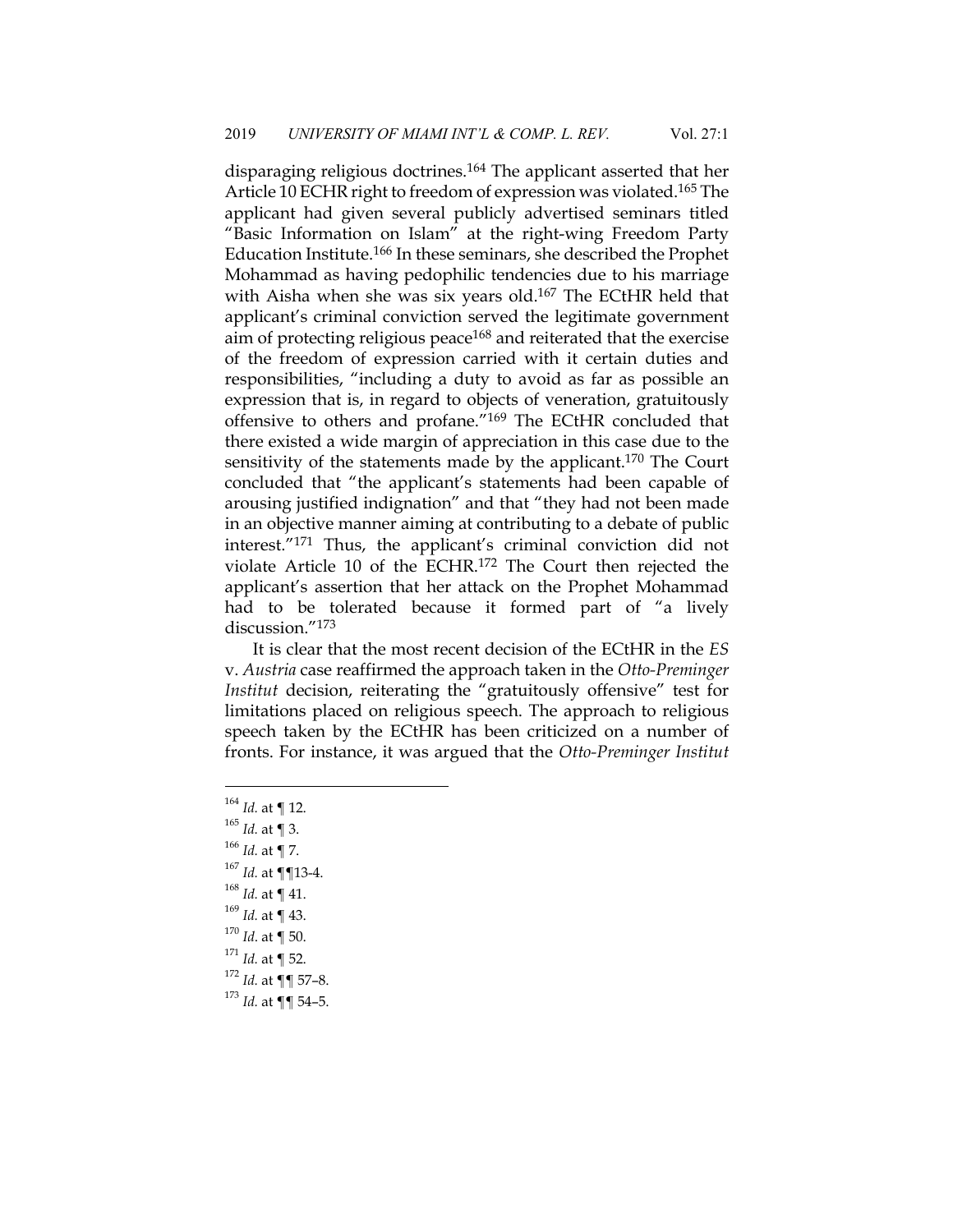case that set out the "gratuitously offensive" test was too focused on "majoritarian sentiments in Austria," emphasizing that Austria's population is primarily composed of Roman Catholics.174 However, some might argue that if the overwhelming majority of the population are Roman Catholics, then a shocking religious assertion is unlikely to seriously undermine individual religious rights.175 Similarly, in *I.A.* v. *Turkey*, the ECtHR also considered the demographic argument and that many active Muslim believers in Turkey would be disturbed by provocative statements on Islam.176 Arguably, the ECtHR failed to identify any significant harm to believers who were the dominant majority beyond the possibility of offence flowing from the limited advertising and public discussion of the provocative materials.177 Moreover, it has been argued that the key problem with the "gratuitously offensive" test is that international human rights law does not recognize the right to have individual religious beliefs spared from criticism or even ridicule or insult. In other words, there is no right in international law "to have one's religious feelings respected."178 Thus, decisions by the ECtHR regarding religiously offensive speech have faced criticism for supposedly "introducing into the Convention a new right not to be offended."179 The standard for member states to be able to limit rights—"serious offen[ce] [to] the deeply held feelings of [believers]"—is very vague and prone to expansive interpretation.180 A better approach to justify restricting freedom of expression is to focus on verbal or written attacks on religious groups that "reach the level of inciting hatred and violence."181 Even this approach would require the state to demonstrate a pressing social need to restrict such religious speech.182

<sup>174</sup> Kuhn, *supra* note 140, at 142.

<sup>175</sup> Jeroen Temperman, *Freedom of Expression and Religious Sensitivities in Pluralist Societies: Facing the Challenge of Extreme Speech*, 2011 BYU L. REV. 736 (2011). 176 *Id*. at 735. 177 Kuhn, *supra* note 141, at 142.

<sup>178</sup> Temperman, *supra* note, 175 at 733.

<sup>179</sup> Ian Leigh, *Damned if They Do, Damned if They Don't: The European Court of Human Rights and the Protection of Religion*, 17 RES PUBLICA 55, 60 (2011).

 $^{180}\,$   $ld.$ 

<sup>181</sup> *Id.* at 72.

<sup>182</sup> *Id.*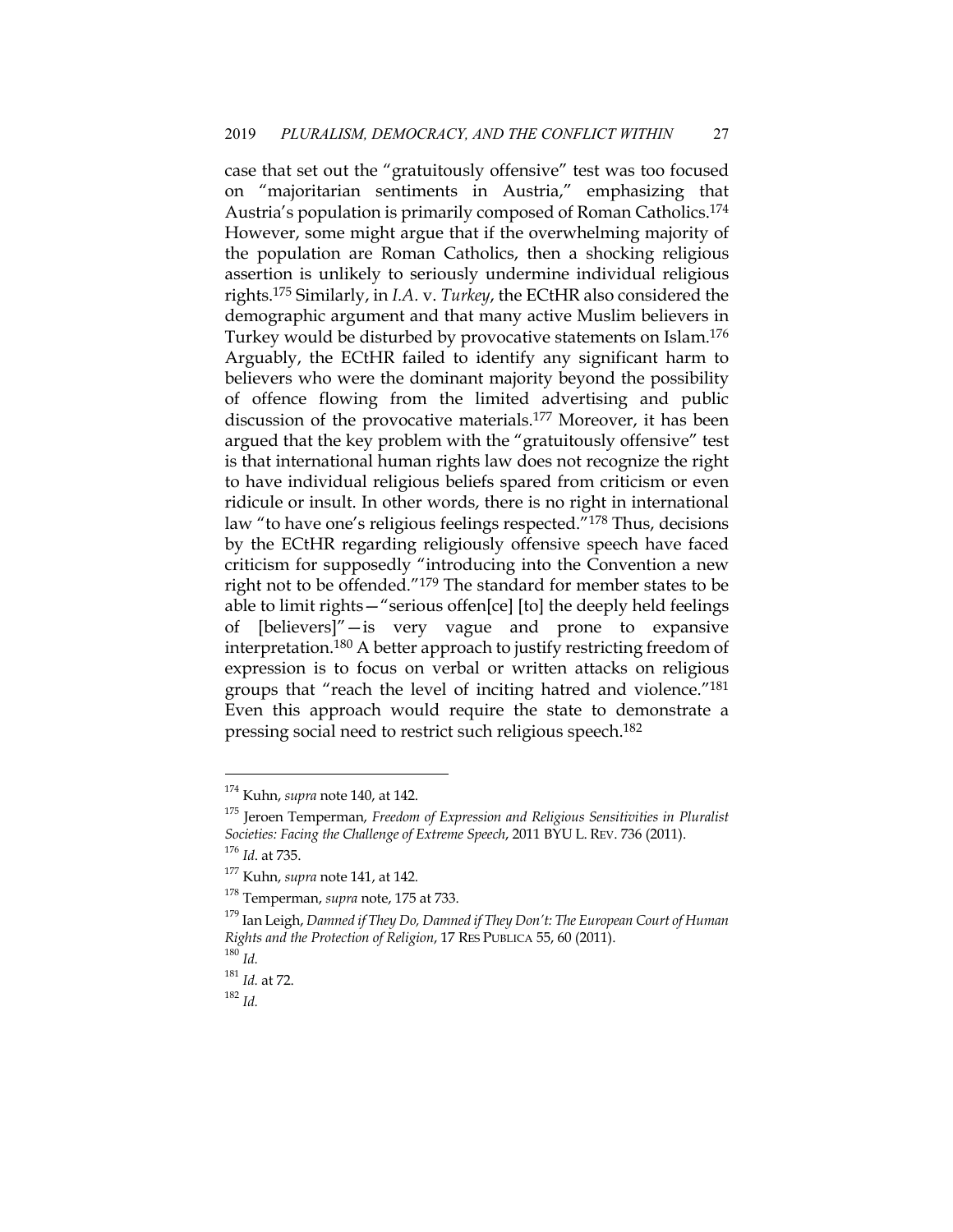#### *D. The ECtHR's Pussy Riot Decision (2018)*

Clearly, when it comes to resolving a conflict between freedom of expression and freedom of religion, which have equal status in the ECHR, the ECtHR favored "protecting religious sensibilities, even in spite of the criticism of legal scholars and even the CoE's [Council of Europe] own advisory bodies," particularly when dealing with artistic or creative expression.<sup>183</sup> Hence, in light of the ECtHR's differences in approach to political and religious speech, the decision by the Russian trial court in the Pussy Riot case—to frame the conduct of the accused as religiously offensive speech was clearly a strategic decision, especially given the ECtHR "gratuitously offensive" test for offensive religious speech and considerations of impact on the dominant religious majority. While Article 14 of the Russian Constitution states that the "Russian Federation shall be a secular state," throughout Putin's rule Russian Orthodoxy has been synthesized with Russian national identity through the emphasis on "traditional values."184 Thus, the reframing of the issues from political speech to religious speech during the Pussy Riot trial was unsurprising, given the government's overall emphasis on "traditional values" and Russian identity distinct from the West, as well as the ECtHR's inconsistent rulings regarding religious speech and a wider margin of appreciation available to member states. It was clear from the high-profile nature of the trial that the Pussy Riot case was headed for the ECtHR. In turn, the ECtHR's decision in the case hinged in large part on the Court's classification of whether Pussy Riot's speech was religious or political. If the speech were to be classified as religious, then an argument could be mounted that the restrictions and even criminal punishment of Pussy Riot's conduct was necessary in order to protect public safety by safeguarding "the large community of Russian Orthodox believers from insulting their feelings, and preventing incitement of religious hatred and interpersonal conflicts on religious grounds."185

At the ECtHR the applicants complained that the criminal proceedings against them and their subsequent detention and conviction for their "punk prayer" performance violated Article 10

<sup>183</sup> Kananovich, *supra* note 118, at 387.

<sup>184</sup> *Id.* at 379.

<sup>185</sup> *Id.* at 414.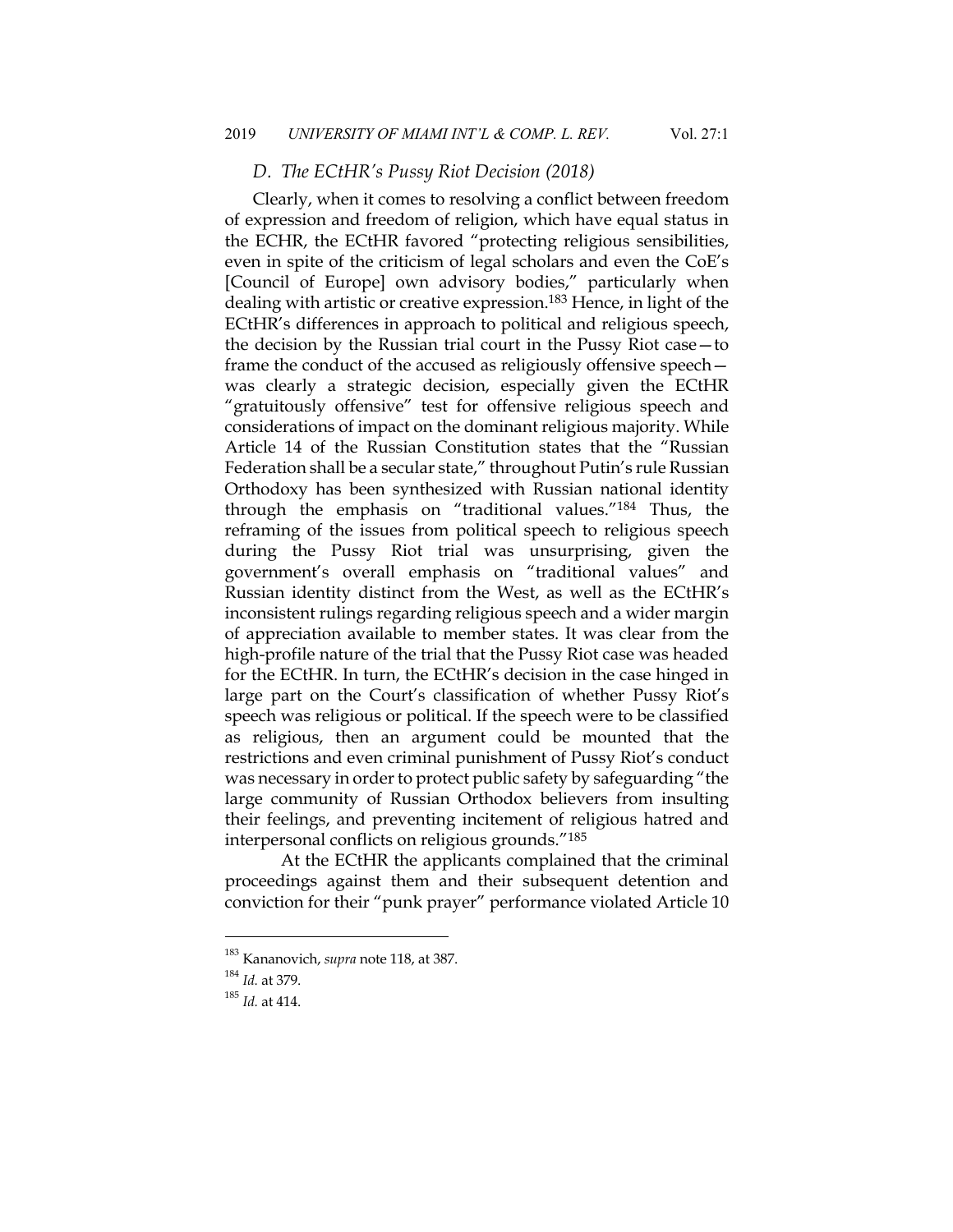of the ECHR.<sup>186</sup> The Russian government asserted that the applicants' conviction for hooliganism was not due to them expressing their opinions, but rather because they had committed an offence punishable by the Russian Criminal Code.187 If there had been an interference with the applicants Article 10 rights, then such an interference had been "in accordance with the law."188 The government claimed it had a legitimate aim in interfering with the applicants' rights as it "sought to protect Orthodox Christians' right to freedom of religion."189 Furthermore, the interference was proportional and necessary in a democratic society "in order to safeguard the rights guaranteed by Article 9 of the Convention."<sup>190</sup> Not surprisingly, the Russian government went on to rely on the *Otto-Preminger Institut* case to argue that the applicants had "an obligation to avoid as far as possible expressions that are gratuitously offensive to others and thus infringement of their rights, and which therefore do not contribute to any form of public debate capable of furthering progress in human affairs."191 Therefore, the actions of the applicant in a place of religious worship were targeting Christians who worked in or visited the cathedral and "had undermined tolerance."192 The government asserted that the applicants were not being punished for their ideas or opinions, but rather for the form in which they chose to impart those opinions.193 The government stated that "the Court should consider the context and not the content of their speech."194 In the government's view, "the applicants' conduct could not 'contribute to any form of public debate capable of furthering progress in human affairs' and had merely been a provocative act and public disturbance, which had constituted an unjustified encroachment on

<sup>187</sup> *Id*. at ¶ 175.

<sup>186</sup> *Mariya Alekhina and Others* v. *Russia*, Eur. Ct. H.R. App. No. 38004/12, July 17, 2008 at ¶174.

<sup>188</sup> *Id.* at ¶ 176.

<sup>189</sup> *Id.* at ¶ 177.

<sup>190</sup> *Id.*

<sup>191</sup> *Id.*

<sup>192</sup> *Id.* at ¶ 178.

<sup>193</sup> *Id*. at ¶ 179.

<sup>194</sup> *Id.*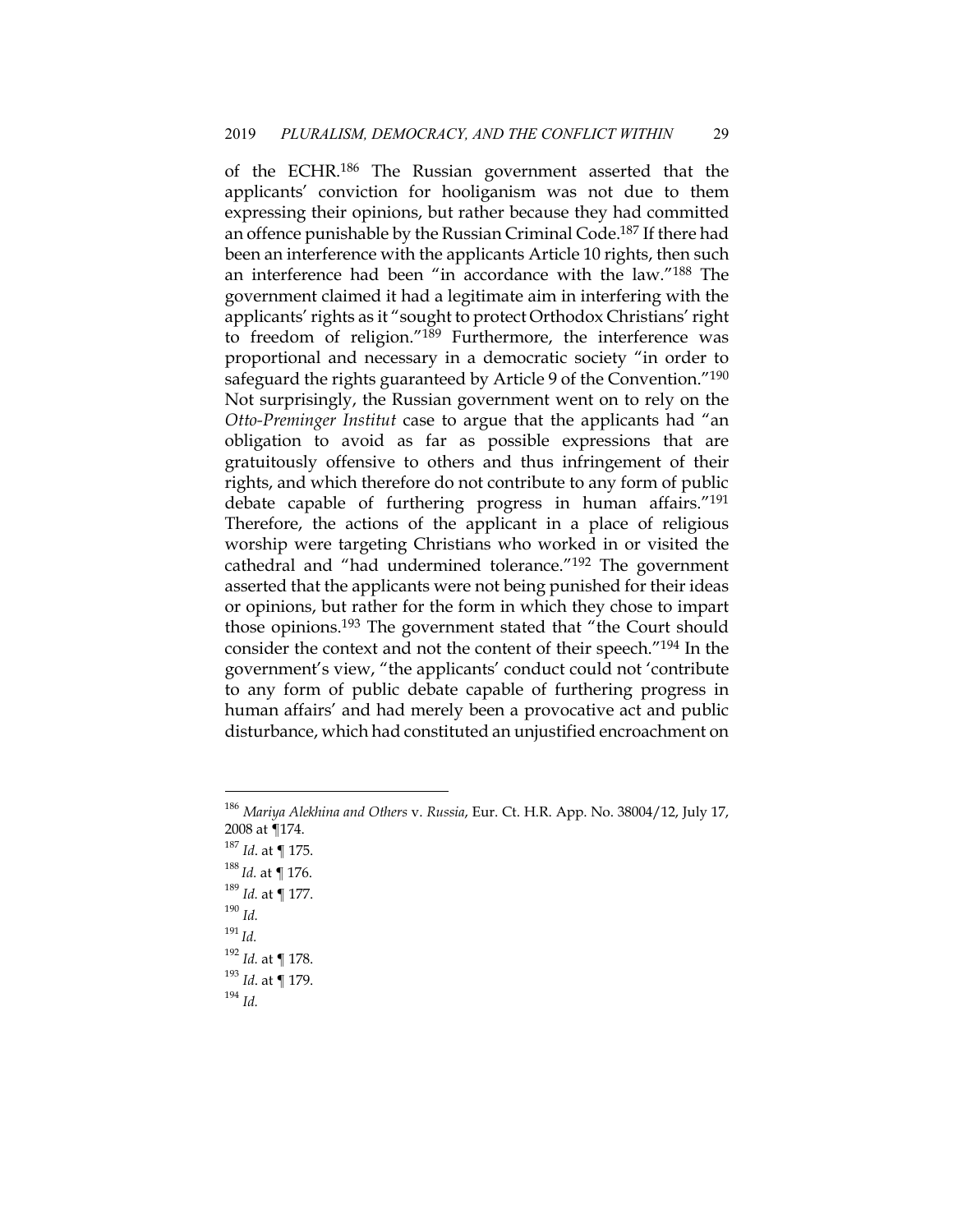others' freedom of religion."195 While the Russian government's framing of the applicants' actions as religious speech and its reliance on the *Otto-Preminger Institut's* "gratuitously offensive" test is not surprising, the government's insistence that only the context, rather than the content, of the applicants' speech should be considered is clearly at odds with the *Otto-Preminger Institut* and the more recent *ES* v. *Austria* line of cases, where content was clearly highly relevant.

The applicants maintained that their Article 10 rights were violated when they were prosecuted for their performance.196 The applicants argued that Russian domestic courts failed either to acknowledge their explicitly political message or to assess the proportionality of their performance's interference with freedom of religion.<sup>197</sup> The applicants argued that they chose the venue of their performance for political reasons, since the Patriarch of the Russian Orthodox Church had utilized the cathedral for a political speech.198 The applicants further noted that their song criticized public and religious officials for their exercise of their official functions.199 The applicants argued that "political speech enjoyed the highest level of protection under the Convention as being of paramount importance in a democratic society."200 The applicants' submissions were clearly meant to frame this case in terms of interference with political speech, which enjoys the highest level of protection.

The ECtHR commenced its analysis of the case by emphasizing that freedom of expression constitutes "one of the essential foundations of a democratic society."201 It is applicable not only to favourable, inoffensive or neutral ideas and information, but also to those ideas and information that "shock or disturb; such are the demand of pluralism, tolerance and broadmindedness, without which there is no 'democratic society.'"202 Article 10

<sup>195</sup> *Id.* <sup>196</sup> *Id.* at ¶ 181.  $^{197}$  *Id.* <sup>198</sup> *Id.* at ¶ 182. <sup>199</sup> *Id.* <sup>200</sup> *Id.* <sup>201</sup> *Id.* at ¶ 197. <sup>202</sup> *Id.*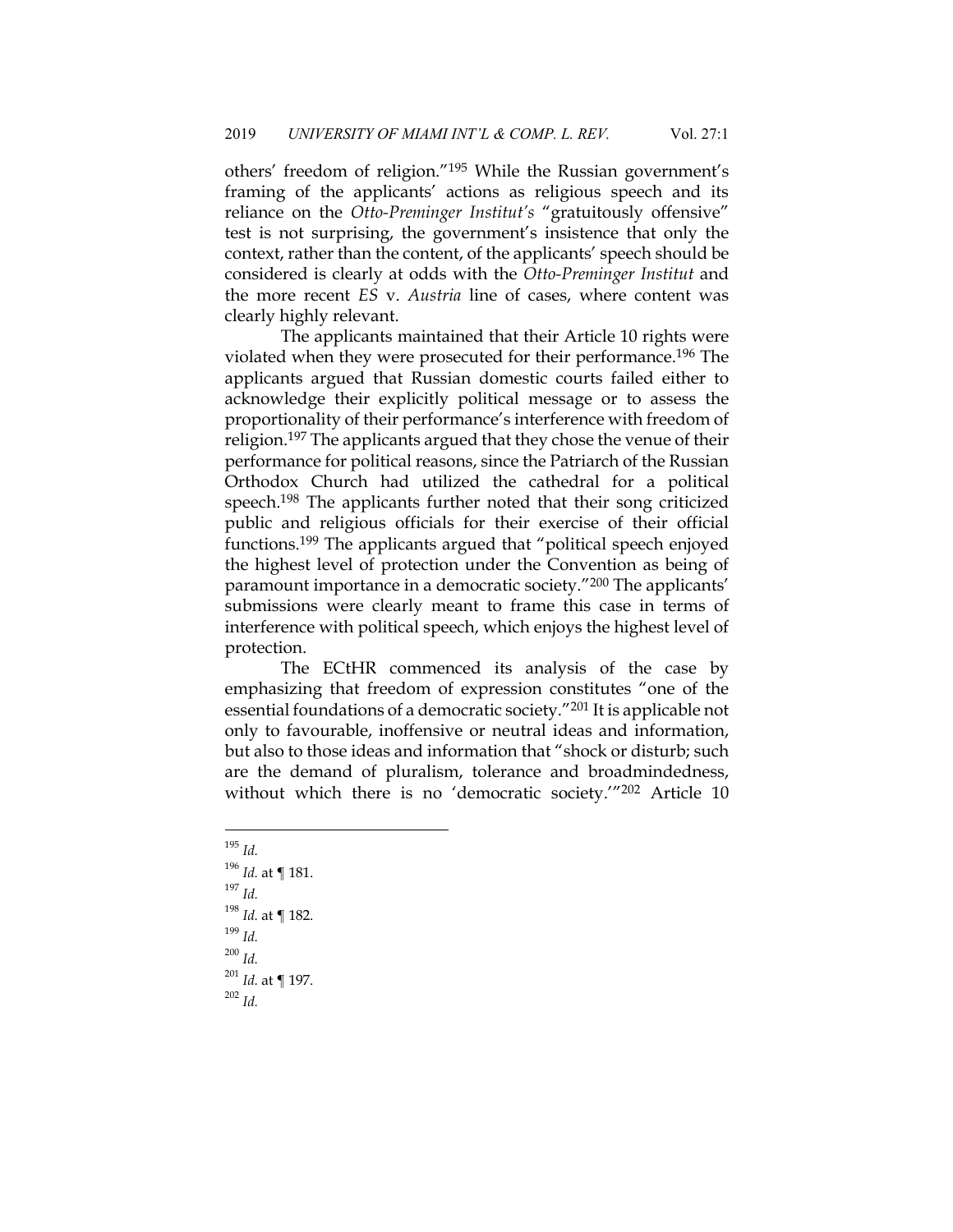protects both the substance, and, the form, in which the ideas and information are conveyed.203 However, freedom of expression is not an unlimited right and is subject to exceptions; but these must be strictly construed.204 In order for governmental interference to be justified under Article 10, it must be "prescribed by law," pursue a legitimate aim from the purposes listed in Article 10(2) and be necessary in a democratic society, which requires a proportionality analysis.205 The ECtHR further noted that in assessing the proportionality of governmental interference with the freedom of expression, the Court will consider "the nature and severity of the penalty imposed."206

The ECtHR described the applicants' performance as a mix of conduct and verbal expression that amounted to a form "of artistic and political expression covered by Article 10."207 It is clear that from the very beginning the ECtHR framed this case as one of political speech, deserving the highest level of protection, thus reducing the Russian state's margin of appreciation. The ECtHR noted that the criminal proceedings against the applicants as well as their subsequent prison sentence constituted an interference with their right to freedom of expression.<sup>208</sup> The Court chose not to focus its analysis on whether the interference with the applicants' freedom of expression was "prescribed by law," instead choosing to decide this case on the basis of the proportionality of the interference.<sup>209</sup> The ECtHR concluded that the interference with the applicants' freedom of expression was for the purpose of a legitimate aim—"protecting the rights of others."210 The ECtHR then based its conclusions regarding the merits of this case by examining whether the Russian government's interference with the applicants' freedom of expression was necessary in a democratic society. The Court indicated that when it comes to Article 10(2) of the ECHR, there is "little scope…for restrictions on political speech

- <sup>203</sup> *Id.*
- <sup>204</sup> *Id.* at ¶ 198.
- <sup>205</sup> *Id*. at ¶ 199.
- <sup>206</sup> *Id*. at ¶ 201.
- <sup>207</sup> *Id*. at ¶ 206.
- <sup>208</sup> *Id*. at ¶ 207.
- <sup>209</sup> *Id*. at ¶ 208.
- <sup>210</sup> *Id*. at ¶ 210.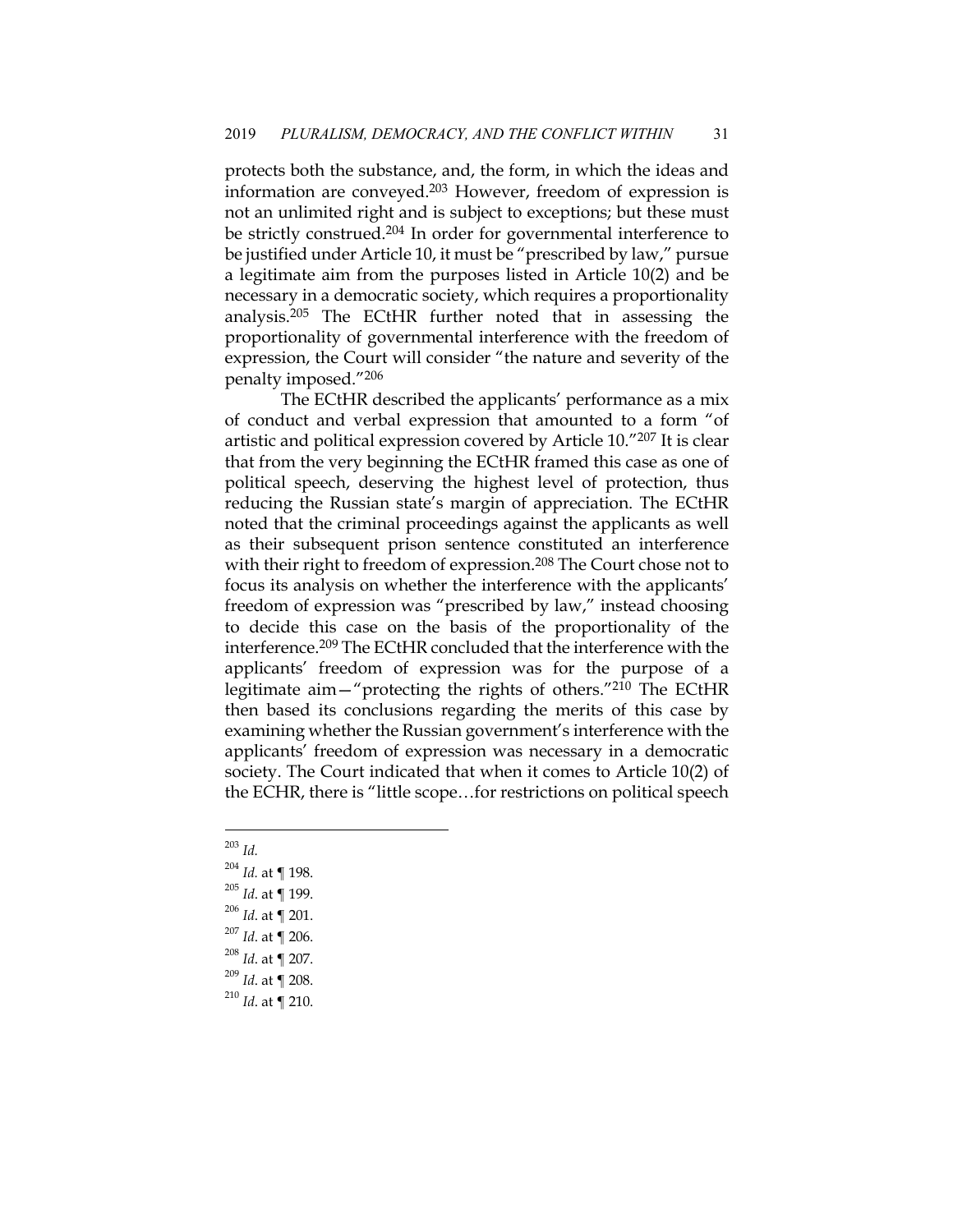or debates on questions of public interest."211 Furthermore, giving an artistic performance or political speech in a public place, depending on the nature and purpose of the place, may require respect for certain rules of conduct.212 Since the applicants' performance took place in Moscow's Christ the Saviour Cathedral, it did violate certain accepted rules of conduct in a place of religious worship; thus, imposition of certain sanctions could be justified.<sup>213</sup> However, the ECtHR also noted that the applicants' performance did not disrupt religious services or cause injuries to people inside the cathedral or damage to church property. Given these factors, the ECtHR found that the penalty imposed on the applicants was very severe in relation to their conduct.214 The ECtHR also noted that Russian domestic courts failed to examine the content of the applicants' performance, but instead based their conviction of the applicants almost entirely on their conduct.215

The ECtHR noted that the applicants were convicted of hooliganism, motivated by religious hatred on account of the type of clothing that they wore, their body movements, and their strong language. Although the applicants' conduct may have offended people, including churchgoers, nothing in their conduct amounted to incitement to religious hatred.216 The Russian domestic courts failed to examine whether the applicants' actions "could be interpreted as a call for violence or as a justification of violence, hatred or intolerance."<sup>217</sup> There was also no examination of whether applicants' actions could have led to harmful consequences.218 The ECtHR concluded that the applicants' actions did not contain elements of violence and did not stir up or justify violence, hatred or intolerance of believers.219 The ECtHR stated that:

 *Id*. at ¶ 212. *Id*. at ¶ 213. *Id*. at ¶ 214. *Id*. at ¶ 215. *Id*. at ¶ 216. *Id*. at ¶ 225. *Id*. at ¶ 226. <sup>218</sup> *Id*. *Id*. at ¶ 227.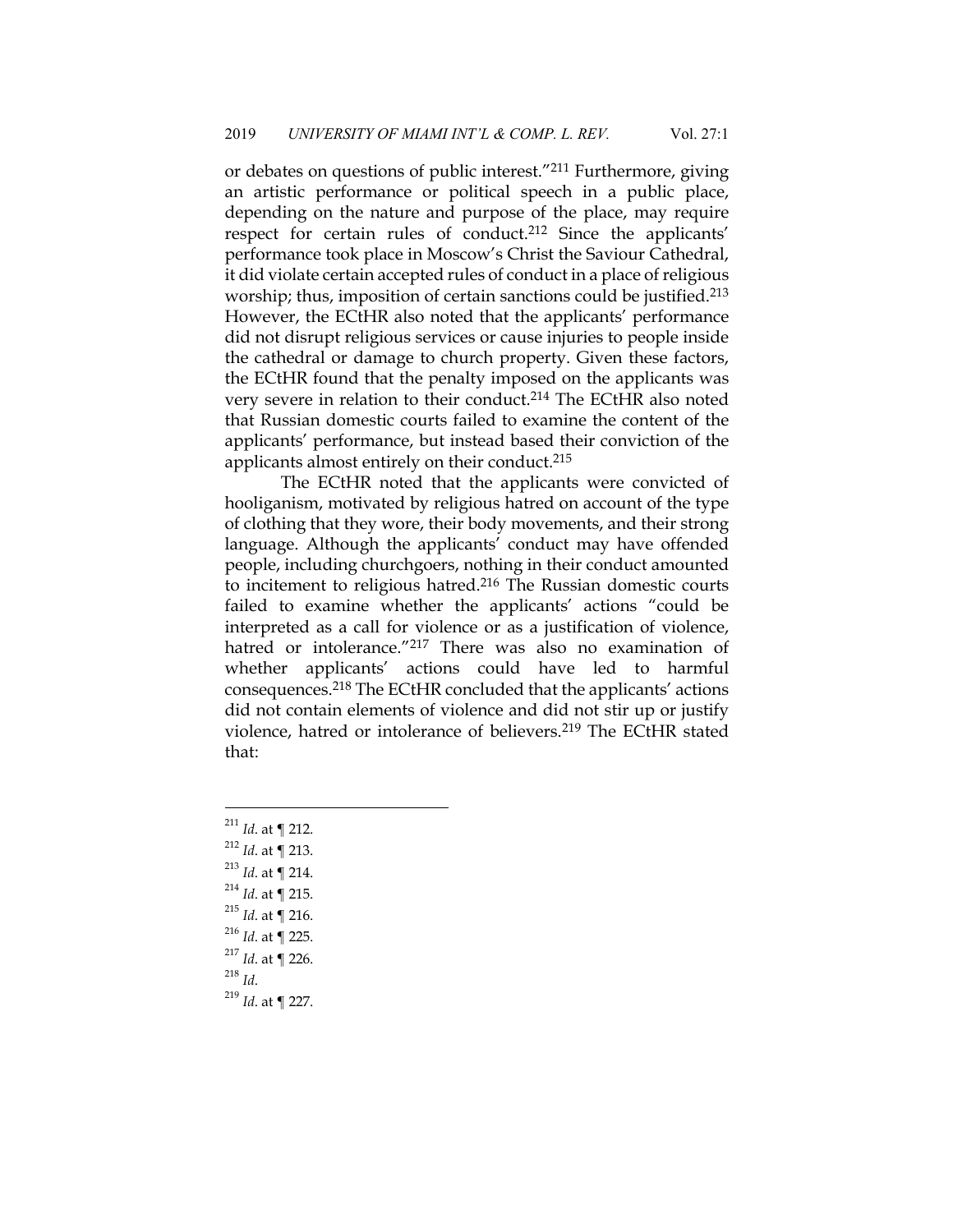[I]n principle, peaceful and non-violent forms of expression should not be made a subject to the threat of imposition of a custodian sentence, and that interference with freedom of expression in the form of criminal sanctions may have a chilling effect on the exercise of the freedom, which is an element to be taken into account when assessing the proportionality of the interference in question.220

The ECtHR concluded that while certain governmental actions towards the applicants may have been justified, the Russian domestic courts failed to justify how the criminal conviction and prison sentences imposed on the applicants were proportionate to the government's aim.221 Hence, the interference with the applicants' freedom of expression was not necessary in a democratic society<sup>222</sup> and constituted a violation of Article 10 of the ECHR.223 It is clear that while the Russian domestic court framed the Pussy Riot case as revolving around religious speech, the ECtHR, very early on, stated that the case was clearly about political speech and, therefore, the finding of a violation of Article 10 was almost to be expected.

Despite the differences in framing of the Pussy Riot case by the Russian domestic courts and the ECtHR—as either religious or political speech—the case points to a broader issue than the one of politics vs. religion. Ultimately, Pussy Riot's performance and subsequent legal cases were about the ability of "contentious pluralism"224 and dissent to counter the carefully constructed government narrative of "traditional values" and moral sovereignty.225 The reason why Pussy Riot's members faced severe criminal sanctions in the first place was not due to their offence of religious feelings, but rather because they were trying to gain a foothold in the Russian public sphere and were thus threatening the Russian state's carefully constructed "information

<sup>220</sup> *Id*.

<sup>221</sup> *Id*. at ¶ 228.

<sup>222</sup> *Id*. at ¶ 229.

<sup>223</sup> *Id*. at ¶ 230.

<sup>224</sup> Guidry & Sawyer, *supra* note 41, at 277.

<sup>225</sup> Orlova, *supra* note 85, at 139.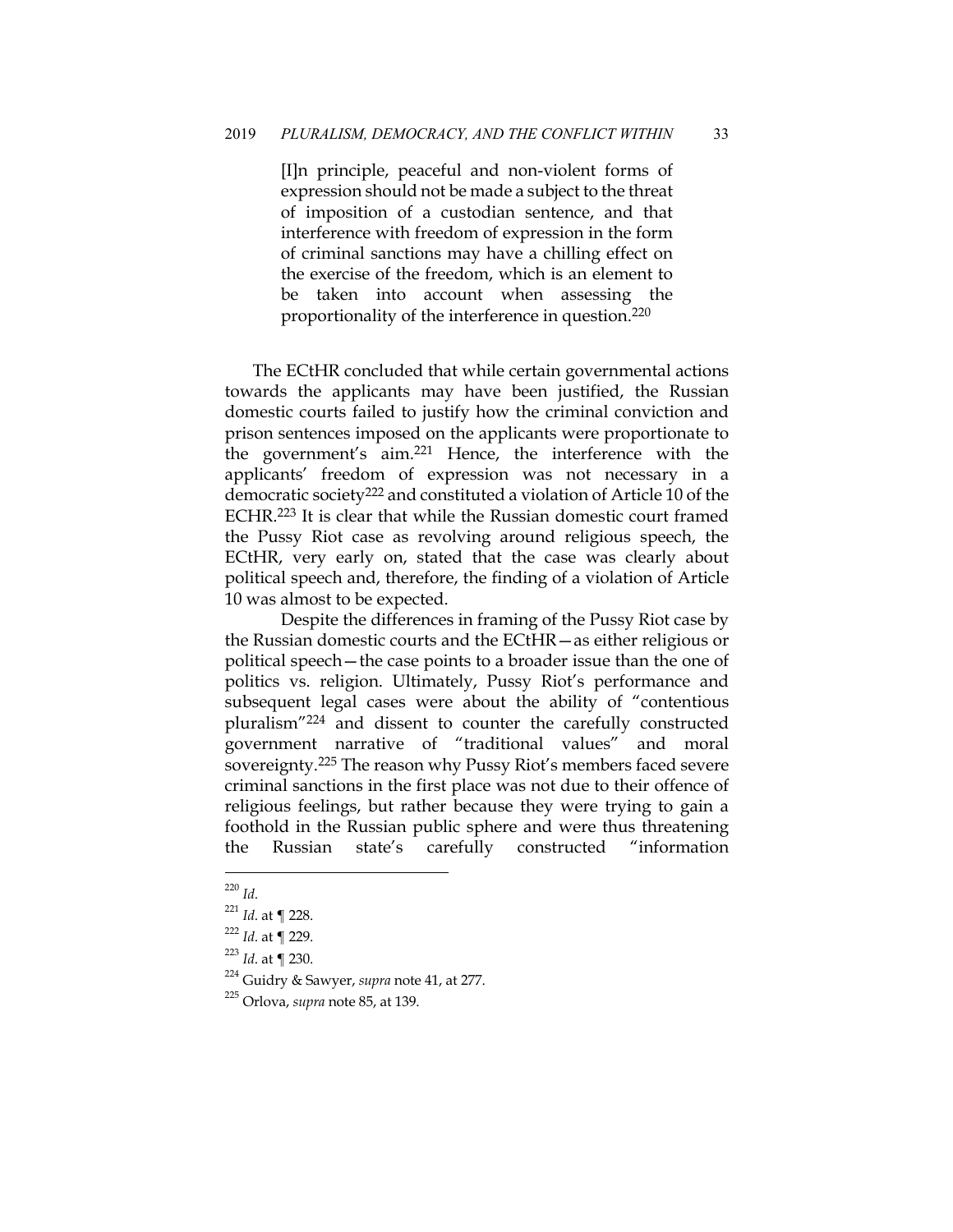sovereignty." The women of Pussy Riot engaged in the act of "contentious pluralism" and were punished in order to send a chilling message to other dissenters.

### **CONCLUSION**

Pluralism and the conflict that it brings are considered to be threatening, as they put ideas into the public realm that compete with the official narrative. These ideas and their manifestations through human rights discourse are defined as threatening "traditional values" and thus political, legal, and moral sovereignty. Therefore, the Russian state's current view is that pluralism is something that needs to be managed in a democracy, and democracy needs to be based on satisfying the interests of the majority.226 Thus, minority rights are considered only to the extent that they do not interfere with the majority.<sup>227</sup> The Russian state has deliberately engaged in the construction of the "aggressively obedient majority"228—which is hostile to cultural pluralization and angry about the economic, social and cultural impacts of globalization229—through various forms of suppression of dissent. The Pussy Riot cases are an example of suppression of creative forms of dissent through redefining it as sinful, foreign and un-Russian.

Russia is certainly not unique in its uneasy relationship with the concept of pluralism, as even international institutions such as the ECtHR struggle to accommodate the idea of pluralism with the clash of rights that is frequently played out in the public realm. For example, the ECtHR wants to advance religious pluralism on one hand, while on the other hand some of its cases have trouble dealing with pluralism's contentious nature.230 Ultimately, what

 $^{226}$ Alexandra V. Orlova, "'Public Interest,' Judicial Reasoning and Violence of the Law: Constructing Boundaries of the 'Morally Acceptable,'" *Contemporary Readings in Law and Social Justice* (2017) 9:2 at 72.

<sup>227</sup> Zorkin, *supra* note, 60.

<sup>228</sup> SKILLEN, *supra* note 63, at 3.

<sup>229</sup> Culp, *supra* note 87, at 173.

<sup>230</sup> Calo, *supra* note 104, at 264–265. *See also Dahlab* v. *Switzerland*, App. No.42393/98, (2001) where the ECtHR reasoned that prohibiting a primary school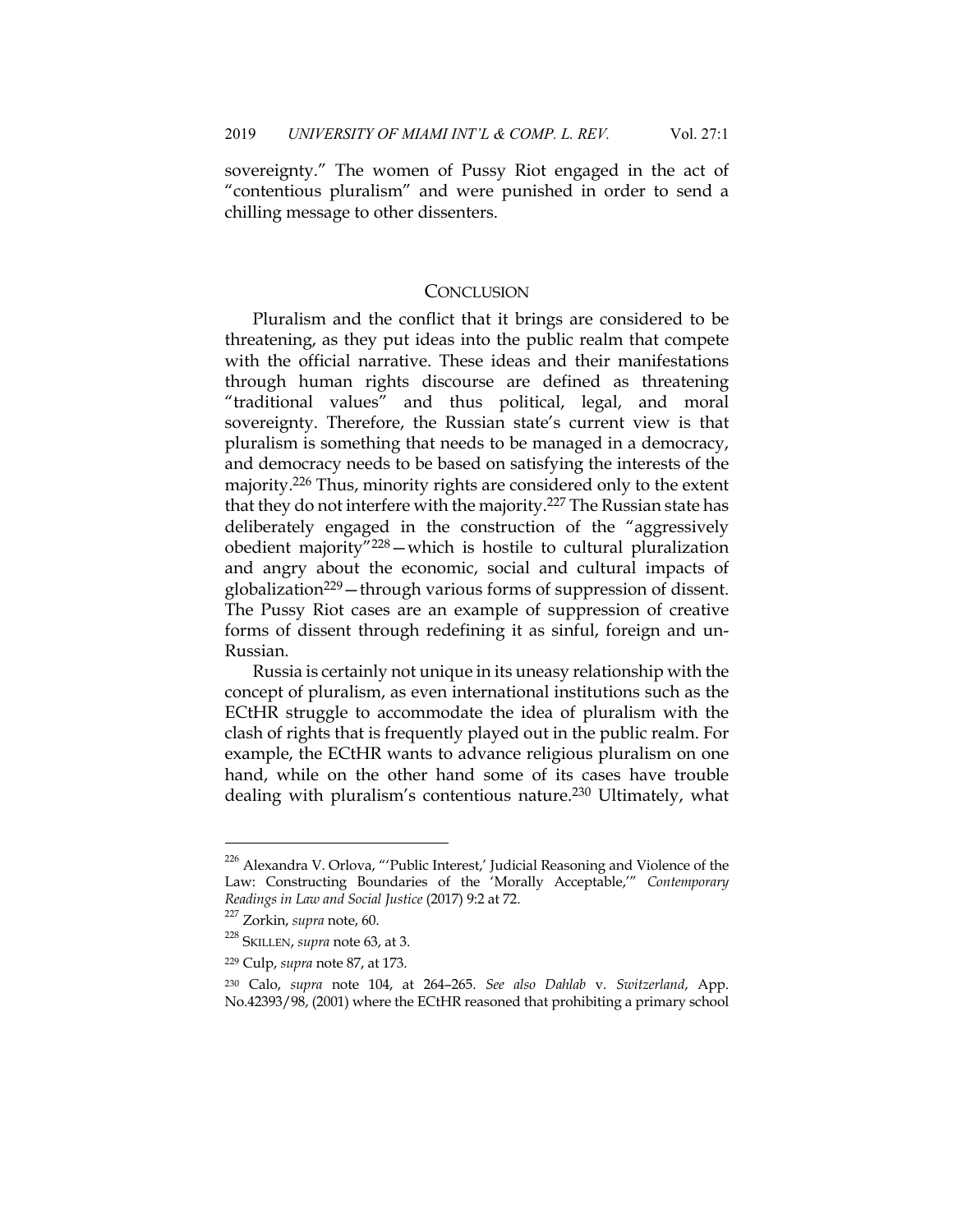nations and institutions often fail to acknowledge is that the forces that assail pluralistic democracy are not foreign, but rather "internal to many, if not most, democratic nations…they are our own ideas and voices."231 In other words, the conflict is not so much an external one, between a foreign and a domestic view of human rights and dissent, but is rather internal, "between people who are prepared to live with others who are different, on terms of equal respect, and those who seek the protection of homogeneity."232 The protection of existing power structures and relationships, reinforced by the reliance on "traditional values" steeped in majoritarian consensus, is one of the key reasons why nations find the idea of true pluralism to be so threatening.<sup>233</sup> Contentious pluralism continually aims to subvert power relationships and structures that emerge in the public sphere.<sup>234</sup> Challenging the existing status quo is ultimately a call for transparency and accountability. However, transparency, accountability and examination of conflicts, injustices and inequalities in an open and honest way is precisely what citizens need in order to truly "justify a political structure . . . 'for the right reasons,' [rather than] because they are afraid of chaos."235 If true commitment to pluralism exists,

> [t]he building of democracies, both existing and future, will depend on how a contested pluralism can construct new norms of recognition in which the roles at work and at stake in political dramas privilege a civil discourse that can take aim at the structures of power – for power and inequality, rather than conflict and contention, are the real culprits working against democracy and a truly "public'" sphere.<sup>236</sup>

<sup>234</sup> *Id.*

teacher from wearing a headscarf is justified by the overriding goal of "preserving religious harmony".

<sup>231</sup> Nussbaum, *supra* note 5, at 374.

<sup>232</sup> *Id.* at 359.

<sup>233</sup> Guidry & Sawyer, *supra* note 41, at 274.

<sup>235</sup> Michael Edwards, *The Political Emotions of Martha Nussbaum*, OPEN DEMOCRACY (Dec. 15, 2014), https://www.opendemocracy.net/en/transformation/politicalemotions-of-martha-nussbaum/

<sup>236</sup> Guidry & Sawyer, *supra* note 41, at 277.